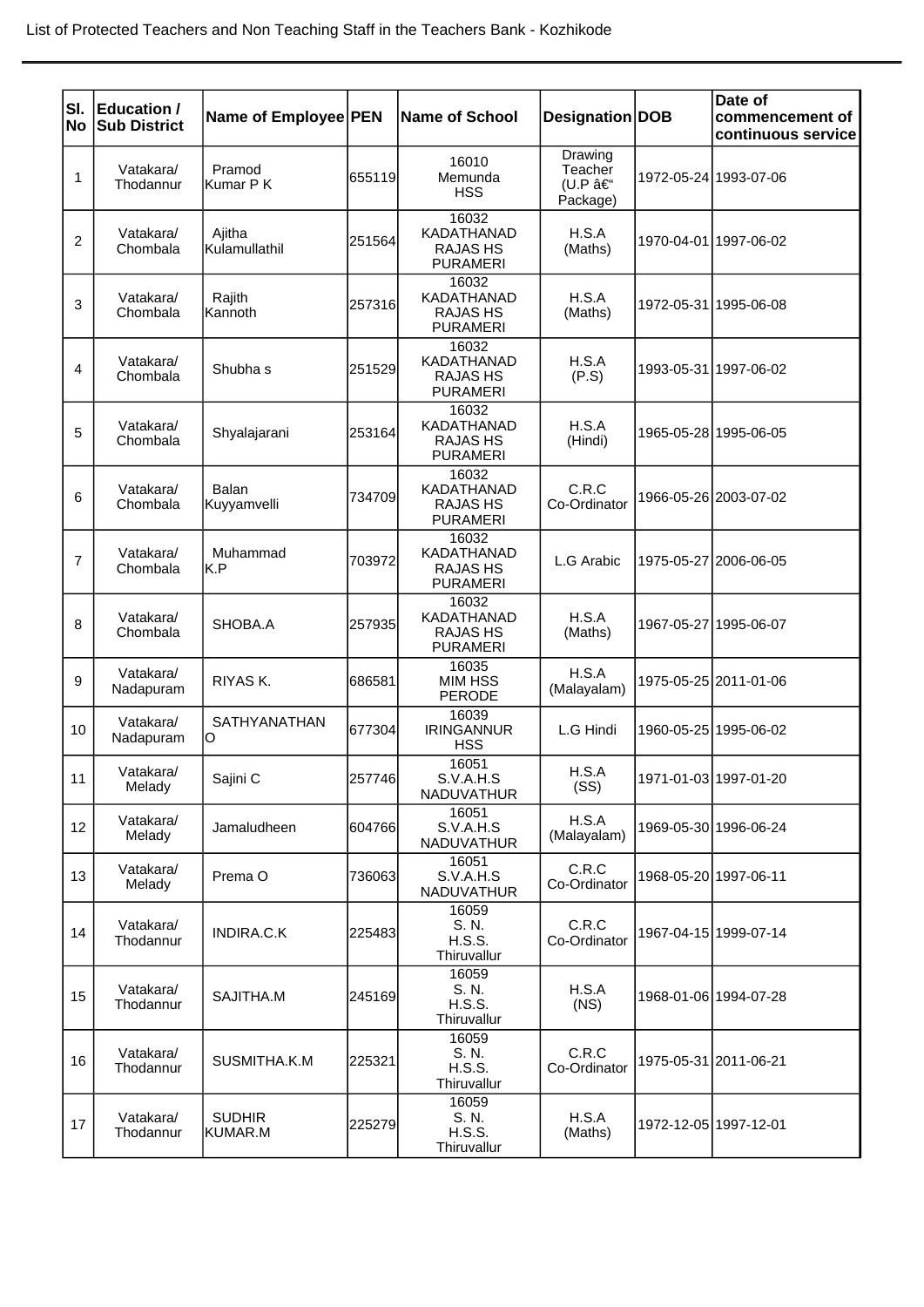| SI.<br><b>No</b> | Education /<br><b>Sub District</b> | Name of Employee PEN      |        | <b>Name of School</b>                                   | Designation DOB                         | Date of<br>commencement of<br>continuous service |
|------------------|------------------------------------|---------------------------|--------|---------------------------------------------------------|-----------------------------------------|--------------------------------------------------|
| 18               | Vatakara/<br>Thodannur             | <b>KRISHNA</b><br>KUMAR.M | 225436 | 16059<br>S. N.<br><b>H.S.S.</b><br>Thiruvallur          | L.G Hindi                               | 1974-06-30 2000-06-14                            |
| 19               | Vatakara/<br>Thodannur             | <b>SUDHEER</b><br>KUMAR.M | 225292 | 16059<br>S. N.<br>H.S.S.<br>Thiruvallur                 | H.S.A<br>(P.S)                          | 1971-01-26 1997-12-01                            |
| 20               | Vatakara/<br>Thodannur             | <b>SANTHOSH</b><br>KUMAR  | 225570 | 16059<br>S. N.<br>H.S.S.<br>Thiruvallur                 | <b>UPS</b><br>Assistant                 | 1962-02-15 1994-07-28                            |
| 21               | Vatakara/<br>Thodannur             | SAJEERA.                  | 589355 | 16059<br>S. N.<br><b>H.S.S.</b><br>Thiruvallur          | H.S.A<br>(Arabic)                       | 1985-05-11 2008-06-02                            |
| 22               | Vatakara/<br>Thodannur             | Abdul<br>Samad P          | 688918 | 16060<br>Rahmaniya<br>H <sub>S</sub><br>Ayancheri       | H.S.A<br>(English)                      | 1988-05-18 2012-12-03                            |
| 23               | Vatakara/<br>Thodannur             | Satheesh<br>Kumar         | 218263 | 16060<br>Rahmaniya<br>H S<br>Ayancheri                  | H.S.A<br>(Malayalam)                    | 1968-05-31 1993-07-04                            |
| 24               | Vatakara/<br>Thodannur             | Jyothilakshmi<br>V        | 246104 | 16060<br>Rahmaniya<br>H S<br>Ayancheri                  | H.S.A<br>(Hindi)                        | 1974-11-21 1996-06-01                            |
| 25               | Vatakara/<br>Kunnummal             | Mohanan<br>O.P            | 225817 | 16062<br><b>KPES HIGH</b><br><b>SCHOOL</b><br>KAYAKKODY | H.S.A<br>(SS)                           | 1962-05-15 1993-06-09                            |
| 26               | Vatakara/<br>Kunnummal             | Mujeeburahman             | 225425 | 16062<br><b>KPES HIGH</b><br><b>SCHOOL</b><br>KAYAKKODY | H.S.A<br>(Maths)                        | 1968-04-25 1993-06-09                            |
| 27               | Vatakara/<br>Kunnummal             | <b>Bindu K</b>            | 251583 | 16064<br><b>RNMHS</b><br><b>NARIPATTA</b>               | H.S.A<br>(Maths)                        | 1971-05-22 1993-07-15                            |
| 28               | Vatakara/<br>Kunnummal             | Baburajan<br>ΙK           | 253787 | 16064<br><b>RNMHS</b><br><b>NARIPATTA</b>               | C.R.C<br>Co-Ordinator                   | 1966-05-10 1998-06-01                            |
| 29               | Vatakara/<br>Kunnummal             | Sumathi                   | 250043 | 16064<br><b>RNMHS</b><br><b>NARIPATTA</b>               | H.S.A<br>(Hindi)                        | 1964-05-29 2000-07-17                            |
| 30               | Vatakara/<br>Kunnummal             | Vineetha P                | 253837 | 16064<br><b>RNMHS</b><br>NARIPATTA                      | H.S.A<br>(P.S)                          | 1971-05-20 1993-07-15                            |
| 31               | Vatakara/<br>Kunnummal             | RAJISHA.V.N               | 250176 | 16073<br><b>VELOM HS</b><br>CHERAPURAM                  | C.R.C<br>Co-Ordinator                   | 1973-05-31 2005-06-01                            |
| 32               | Vatakara/<br>Kunnummal             | PAVITHRAN.K.P             | 606116 | 16073<br><b>VELOM HS</b><br>CHERAPURAM                  | H.S.A<br>(Hindi)                        | 1974-03-16 2012-01-05                            |
| 33               | Vatakara/<br>Chombala              | Shibu<br>K.T.K            | 0      | 16206<br>KARAKKAD<br><b>LPS</b>                         | C.R.C<br>Co-Ordinator                   | 1987-03-31 2012-07-27                            |
| 34               | Vatakara/<br>Chombala              | Sakkeena K                | 550188 | 16210<br><b>CHOMBALA</b><br>NORTH LPS                   | L.G Arabic<br>(PT)                      | 1982-03-28 2003-06-02                            |
| 35               | Vatakara/<br>Chombala              | Manjula M                 | 679248 | 16218<br><b>ONCHIYAM</b><br>DHARMA LPS                  | Sewing<br>Teacher<br>(U.P –<br>Package) | 1971-05-30 2012-08-25                            |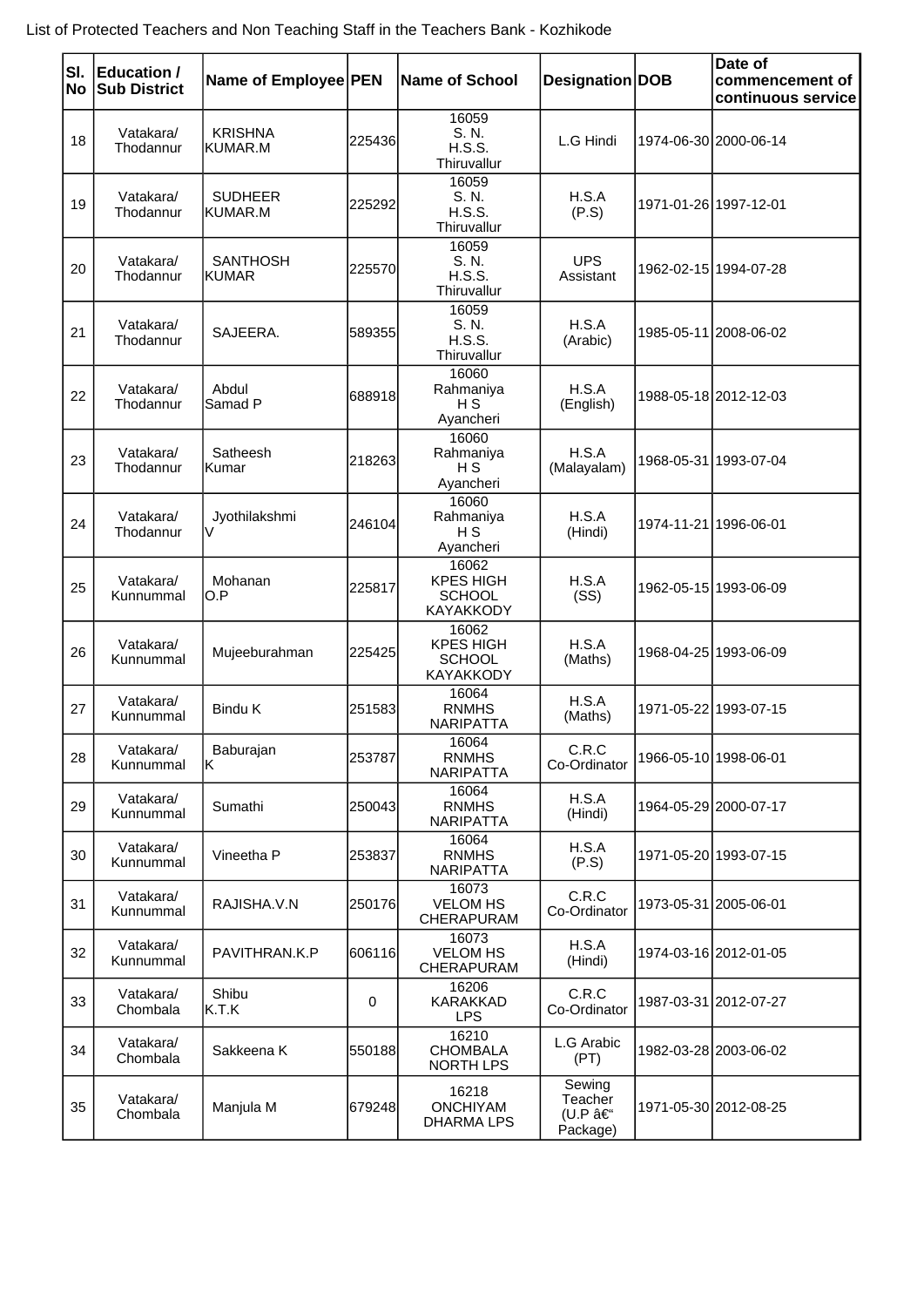| SI.<br>No | <b>Education /</b><br><b>Sub District</b> | Name of Employee PEN     |        | <b>Name of School</b>                                   | Designation DOB                                        | Date of<br>commencement of<br>continuous service |
|-----------|-------------------------------------------|--------------------------|--------|---------------------------------------------------------|--------------------------------------------------------|--------------------------------------------------|
| 36        | Vatakara/<br>Chombala                     | Preethi<br>K.K           | 673294 | 16231<br><b>EDACHERI</b><br><b>MLPS</b>                 | Sewing<br>Teacher<br>(U.P –<br>Package)                | 1980-05-18 2012-08-25                            |
| 37        | Vatakara/<br>Chombala                     | Abdul<br>Latheef T       | 548675 | 16235<br><b>ERAMALA</b><br><b>CENTRAL</b><br><b>LPS</b> | L.G Arabic<br>(PT)                                     | 1967-05-20 1992-01-06                            |
| 38        | Vatakara/<br>Chombala                     | Jaseela<br>K.K           |        | 16237<br>544626 KUNNUMMAKKARA<br><b>MLPS</b>            | L.G Arabic<br>(PT)                                     | 1981-05-10 2003-02-06                            |
| 39        | Vatakara/<br>Chombala                     | Prabeesh K               |        | 16241<br>570143 VELLIKKULANGARA<br><b>LPS</b>           | <b>LPS</b><br>Assistant                                | 1974-05-25 2004-02-06                            |
| 40        | Vatakara/<br>Chombala                     | Shobhana<br>T.V          | 678376 | 16242<br>URALUNGAL<br>VIDYAVILASAM<br><b>LPS</b>        | Sewing<br>Teacher<br>(U.P –<br>Package)                | 1966-05-28 2012-08-25                            |
| 41        | Vatakara/<br>Chombala                     | Sajitha<br>K.M           | 567109 | 16245<br><b>PURAMERI</b><br><b>LPS</b>                  | L.G Arabic<br>(PT)                                     | 1983-10-05 2006-07-15                            |
| 42        | Vatakara/<br>Chombala                     | Abdul<br>Rasheed<br>lM.V | 0      | 16246<br><b>MUTHUVADATHUR</b><br><b>VVLPS</b>           | C.R.C<br>Co-Ordinator                                  | 1977-05-10 2012-06-27                            |
| 43        | Vatakara/<br>Chombala                     | Abdul<br>Razak V         | 561552 | 16248<br><b>THATTOLIKKARA</b><br><b>EAST LPS</b>        | L.G Arabic<br>(PT)                                     | 1962-05-10 1983-07-18                            |
| 44        | Vatakara/<br>Chombala                     | Mini E.M                 | 684048 | 16254<br>VAIKKILASSERY<br><b>UPS</b>                    | Sewing<br>Teacher<br>(U.P –<br>Package)                | 1984-05-10 2004-06-02                            |
| 45        | Vatakara/<br>Chombala                     | Deepa<br>Rajendran       | 678250 | 16255<br><b>AZHIYOOR</b><br><b>EAST UPS</b>             | Physical<br>Education<br>Teacher<br>(U.P –<br>Package) | 1983-11-23 2012-08-25                            |
| 46        | Vatakara/<br>Chombala                     | Rajeevan<br>Ponnamkandy  | 677720 | 16257<br>KALLAMALA<br><b>UPS</b>                        | Drawing<br>Teacher<br>(U.P –<br>Package)               | 1972-05-16 2012-08-25                            |
| 47        | Vatakara/<br>Chombala                     | Shyama K.P               | 567951 | 16260<br><b>EDACHERI</b><br><b>NORTH UPS</b>            | L.G Hindi                                              | 1968-10-05 1996-09-23                            |
| 48        | Vatakara/<br>Chombala                     | Praseetha<br>K.P         | 663062 | 16263<br><b>MUPS</b><br><b>ORKKATTERI</b>               | Sewing<br>Teacher<br>(U.P –<br>Package)                | 1971-05-18 2012-08-25                            |
| 49        | Vatakara/<br>Chombala                     | Sujith<br>Kumar M        | 673249 | 16264<br><b>THATTOLIKKARA</b><br><b>UPS</b>             | Physical<br>Education<br>Teacher<br>(U.P –<br>Package) | 1977-05-25 2012-08-25                            |
| 50        | Vatakara/<br>Koyilandy                    | Beena K.K                | 565007 | 16321<br>KOTHAMANGALAM<br>SOUTH LPS                     | <b>LPS</b><br>Assistant                                | 1971-05-31 1996-10-18                            |
| 51        | Vatakara/<br>Koyilandy                    | Saleena<br>T.K           | 565010 | 16321<br>KOTHAMANGALAM<br><b>SOUTH LPS</b>              | <b>LPS</b><br>Assistant                                | 1973-05-15 1997-06-02                            |
| 52        | Vatakara/<br>Koyilandy                    | Jayalatha<br>κ           | 734128 | 16321<br>KOTHAMANGALAM<br>SOUTH LPS                     | C.R.C<br>Co-Ordinator                                  | 1971-05-05 2012-06-27                            |
| 53        | Vatakara/<br>Koyilandy                    | Abdul<br>Latheef<br>P.P  | 538867 | 16322<br><b>KOLATHUR</b><br><b>KVLPS</b>                | L.G Arabic                                             | 1974-05-18 1996-07-30                            |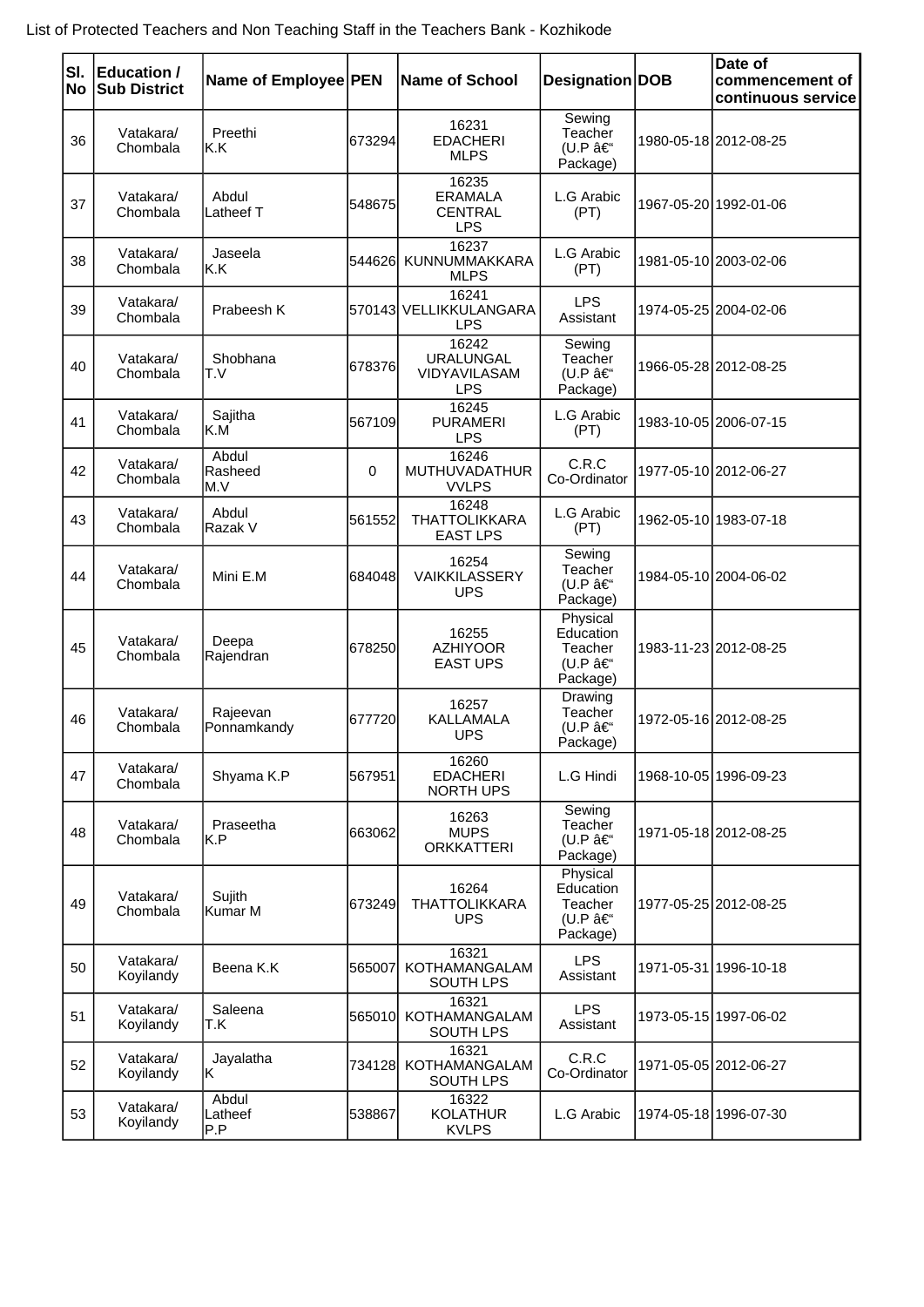| SI.<br>No | <b>Education /</b><br><b>Sub District</b> | Name of Employee PEN      |        | <b>Name of School</b>                                        | Designation   DOB                                      | Date of<br>commencement of<br>continuous service |
|-----------|-------------------------------------------|---------------------------|--------|--------------------------------------------------------------|--------------------------------------------------------|--------------------------------------------------|
| 54        | Vatakara/<br>Koyilandy                    | Siddique<br>A.K           | 539824 | 16324<br><b>KUNNATHARA</b><br><b>MLPS</b>                    | L.G Arabic                                             | 1968-06-01 1999-08-02                            |
| 55        | Vatakara/<br>Koyilandy                    | Mujeeb<br>Rahman P.C      | 572029 | 16328<br><b>THUVAKKODE</b><br><b>ALPS</b>                    | L.G Arabic                                             | 1972-04-30 1996-07-25                            |
| 56        | Vatakara/<br>Koyilandy                    | Shaju K                   | 531994 | 16335<br><b>KAKKANCHERY</b><br><b>ALPS</b>                   | <b>LPS</b><br>Assistant                                | 1977-05-20 2005-02-21                            |
| 57        | Vatakara/<br>Koyilandy                    | Shahul<br><b>Hameed P</b> | 532042 | 16335<br><b>KAKKANCHERY</b><br><b>ALPS</b>                   | L.G Arabic                                             | 1970-01-01 1996-08-01                            |
| 58        | Vatakara/<br>Koyilandy                    | Smitha                    | 734224 | 16335<br><b>KAKKANCHERY</b><br><b>ALPS</b>                   | C.R.C<br>Co-Ordinator                                  | 1983-05-28 2012-07-13                            |
| 59        | Vatakara/<br>Koyilandy                    | Suresh<br>Babu M          | 671470 | 16344<br>ARIKKULAM<br><b>UPS</b>                             | Physical<br>Education<br>Teacher<br>(U.P –<br>Package) | 1972-06-01 2013-03-01                            |
| 60        | Vatakara/<br>Koyilandy                    | Vijitha T                 | 734693 | 16346<br><b>CHEMANCHERY</b><br><b>EAST UPS</b>               | C.R.C<br>Co-Ordinator                                  | 1968-06-01 2012-06-28                            |
| 61        | Vatakara/<br>Koyilandy                    | Sreenath<br>K.N.K         | 554269 | 16347<br><b>CHEMANCHERY</b><br><b>KOLAKKAD</b><br><b>UPS</b> | L.G<br>Sanskrit                                        | 1977-02-14 2009-09-15                            |
| 62        | Vatakara/<br>Koyilandy                    | Abdul<br><b>Basheer K</b> | 537483 | 16348<br>CHENGOTTUKAVE<br><b>EAST UPS</b>                    | L.G Arabic                                             | 1964-05-25 1994-10-03                            |
| 63        | Vatakara/<br>Koyilandy                    | Thankamani.K              | 533658 | 16348<br>CHENGOTTUKAVE<br><b>EAST UPS</b>                    | <b>LPS</b><br>Assistant                                | 1967-05-10 1992-06-01                            |
| 64        | Vatakara/<br>Koyilandy                    | Ajith M.B                 | 537365 | 16348<br>CHENGOTTUKAVE<br><b>EAST UPS</b>                    | <b>UPS</b><br>Assistant                                | 1967-05-30 1992-06-08                            |
| 65        | Vatakara/<br>Koyilandy                    | Beena K.R                 | 537489 | 16348<br>CHENGOTTUKAVE<br><b>EAST UPS</b>                    | <b>UPS</b><br>Assistant                                | 1966-03-30 1993-06-07                            |
| 66        | Vatakara/<br>Koyilandy                    | Balakrishnan<br>T.C       | 530382 | 16348<br>CHENGOTTUKAVE<br><b>EAST UPS</b>                    | <b>UPS</b><br>Assistant                                | 1965-05-29 1993-06-16                            |
| 67        | Vatakara/<br>Koyilandy                    | Soumya N.M                | 673571 | 16349<br><b>CHELIYA</b><br><b>UPS</b>                        | <b>LPS</b><br>Assistant                                | 1986-04-04 2011-06-01                            |
| 68        | Vatakara/<br>Koyilandy                    | Safeeya V                 | 550621 | 16349<br><b>CHELIYA</b><br><b>UPS</b>                        | L.G Arabic                                             | 1963-07-12 1985-02-14                            |
| 69        | Vatakara/<br>Koyilandy                    | Mohankumar<br>ΙM          | 572024 | 16351<br>KURUVANGAD<br>SOUTH UPS                             | <b>UPS</b><br>Assistant                                | 1970-04-03 1998-07-27                            |
| 70        | Vatakara/<br>Koyilandy                    | Biju D.K                  | 572028 | 16351<br>KURUVANGAD<br>SOUTH UPS                             | <b>UPS</b><br>Assistant                                | 1975-05-05 2001-06-06                            |
| 71        | Vatakara/<br>Koyilandy                    | Shiju K                   | 572030 | 16351<br>KURUVANGAD<br>SOUTH UPS                             | <b>LPS</b><br>Assistant                                | 1977-03-31 2001-10-03                            |
| 72        | Vatakara/<br>Koyilandy                    | Sreekala M                | 734263 | 16351<br>KURUVANGAD<br>SOUTH UPS                             | <b>UPS</b><br>Assistant                                | 1977-02-16 2003-06-02                            |
| 73        | Vatakara/<br>Koyilandy                    | Anilkumar<br>IN.E         | 524482 | 16352<br>KURUVANGAD<br>CNETRAL<br><b>UPS</b>                 | L.G Hindi                                              | 1970-05-23 1993-12-01                            |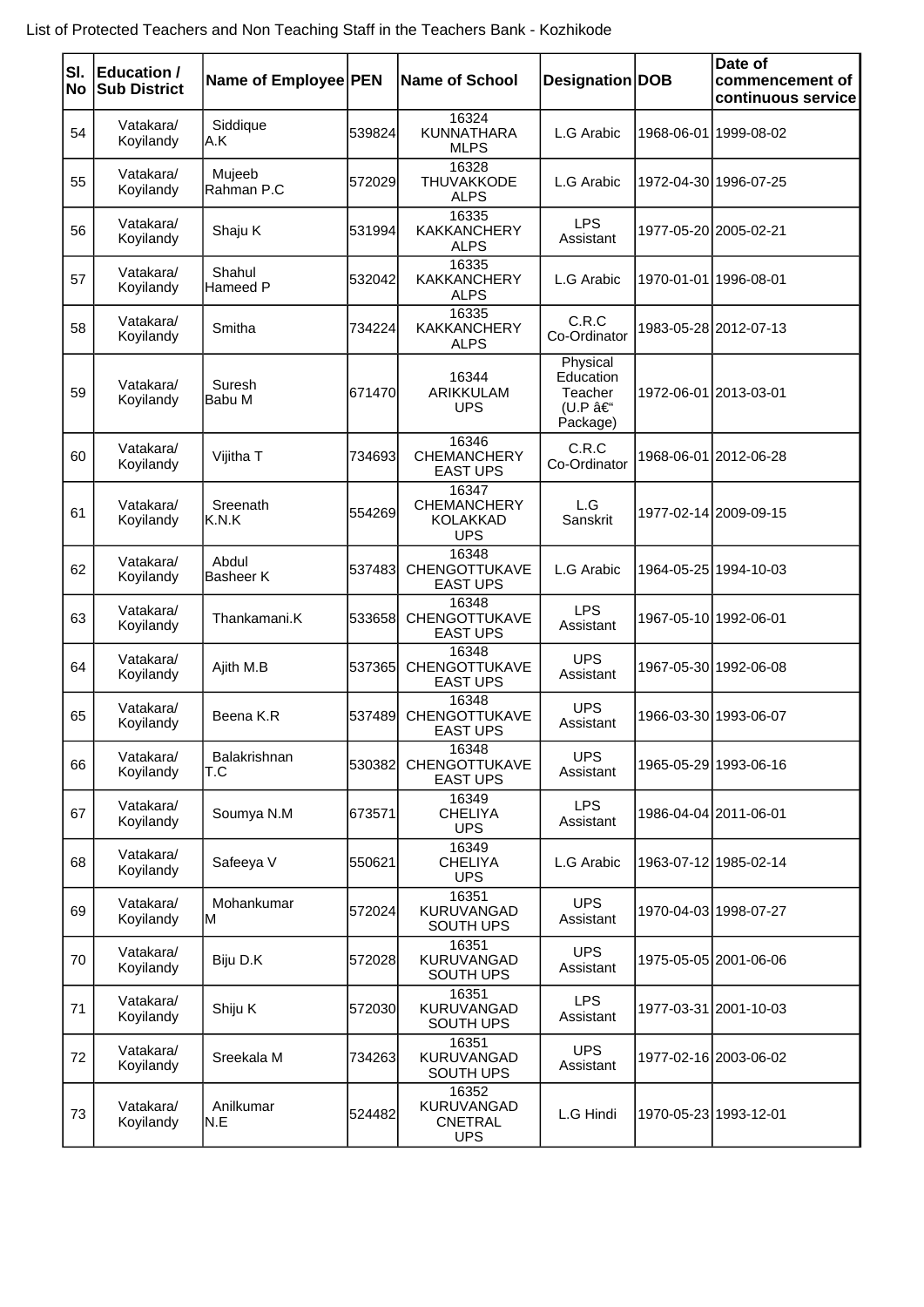| SI.<br>No | <b>Education /</b><br><b>Sub District</b> | Name of Employee PEN |        | <b>Name of School</b>                                     | Designation   DOB                        | Date of<br>commencement of<br>continuous service |
|-----------|-------------------------------------------|----------------------|--------|-----------------------------------------------------------|------------------------------------------|--------------------------------------------------|
| 74        | Vatakara/<br>Koyilandy                    | Sreesan K            | 522955 | 16352<br>KURUVANGAD<br><b>CNETRAL</b><br><b>UPS</b>       | <b>UPS</b><br>Assistant                  | 1980-05-30 2005-02-06                            |
| 75        | Vatakara/<br>Koyilandy                    | Pathumma<br>P.P      | 511319 | 16354<br>KAVUMVATTAM<br><b>UPS</b>                        | L.G Arabic                               | 1963-07-25 1981-07-27                            |
| 76        | Vatakara/<br>Koyilandy                    | Mohammed M           | 514960 | 16355<br>K.K.KIDAVE<br><b>MEMORIAL</b><br>UPS.            | L.G Arabic                               | 1961-07-10 1980-06-03                            |
| 77        | Vatakara/<br>Koyilandy                    | Shameer<br>IE.K      | 564655 | 16356<br><b>EDAKKARA</b><br><b>KOLAKKAD</b><br><b>UPS</b> | L.G Arabic                               | 1980-05-05 2003-06-02                            |
| 78        | Vatakara/<br>Koyilandy                    | Vasantha T           | 564603 | 16356<br><b>EDAKKARA</b><br><b>KOLAKKAD</b><br><b>UPS</b> | L.G Urdu                                 | 1961-05-02 1982-07-15                            |
| 79        | Vatakara/<br>Koyilandy                    | Anusha K.P           | 682530 | 16356<br><b>EDAKKARA</b><br><b>KOLAKKAD</b><br><b>UPS</b> | L.G<br>Sanskrit<br>(PT)                  | 1988-06-16 2011-06-01                            |
| 80        | Vatakara/<br>Koyilandy                    | Girish K             | 519335 | 16358<br>PANTHALAYANI<br><b>UPS</b>                       | <b>LPS</b><br>Assistant                  | 1969-05-26 1990-07-30                            |
| 81        | Vatakara/<br>Koyilandy                    | Geetha<br>Nadukkandy | 519354 | 16358<br>PANTHALAYANI<br><b>UPS</b>                       | <b>LPS</b><br>Assistant                  | 1965-05-05 1991-07-29                            |
| 82        | Vatakara/<br>Koyilandy                    | Salila P.P           | 519366 | 16358<br>PANTHALAYANI<br><b>UPS</b>                       | <b>LPS</b><br>Assistant                  | 1965-05-25 1993-07-29                            |
| 83        | Vatakara/<br>Koyilandy                    | Sooraj n             | 667353 | 16359<br><b>POILKAVE</b><br>UPS.                          | Drawing<br>Teacher<br>(U.P –<br>Package) | 1982-05-25 2013-03-01                            |
| 84        | Vatakara/<br>Kunnummal                    | Rasiya K             | 587670 | 16403<br><b>LPS</b><br>KOVAKKUNNU                         | L.G Arabic                               | 1975-03-30 1998-06-15                            |
| 85        | Vatakara/<br>Kunnummal                    | Moidu C              | 588522 | 16404<br><b>LPS</b><br><b>NEDUMANNUR</b>                  | L.G Arabic                               | 1962-05-15 1983-07-15                            |
| 86        | Vatakara/<br>Kunnummal                    | Mammy M              | 561671 | 16414<br><b>LPS</b><br><b>NARIPATTA</b><br><b>SOUTH</b>   | L.G Arabic                               | 1970-05-02 1992-07-15                            |
| 87        | Vatakara/<br>Kunnummal                    | Muhammed<br> KK      | 523369 | 16442<br><b>LPS</b><br><b>NITTOOR</b>                     | L.G Arabic                               | 1961-03-31 1984-07-15                            |
| 88        | Vatakara/<br>Kunnummal                    | Rasheeda P           | 567438 | 16452<br><b>LPS</b><br>AVADUKKA                           | <b>LPS</b><br>Assistant                  | 1972-01-10 2001-06-07                            |
| 89        | Vatakara/<br>Kunnummal                    | Smitha <sub>C</sub>  | 567455 | 16452<br><b>LPS</b><br>AVADUKKA                           | <b>LPS</b><br>Assistant                  | 1983-05-30 2006-06-05                            |
| 90        | Vatakara/<br>Kunnummal                    | Raveendran<br>PP     | 574170 | 16460<br><b>UPS</b><br>CHANGARAMKULAM                     | <b>UPS</b><br>Assistant                  | 1962-07-28 1999-09-29                            |
| 91        | Vatakara/<br>Kunnummal                    | Shabeena<br>ΙK       | 652353 | 16460<br><b>UPS</b><br>CHANGARAMKULAM                     | <b>UPS</b><br>Assistant                  | 1978-05-15 2010-06-01                            |
| 92        | Vatakara/<br>Kunnummal                    | yousaf MK            | 564446 | 16464<br><b>UPS</b><br>CHEEKKONNU                         | L.G Arabic                               | 1967-03-10 2000-06-05                            |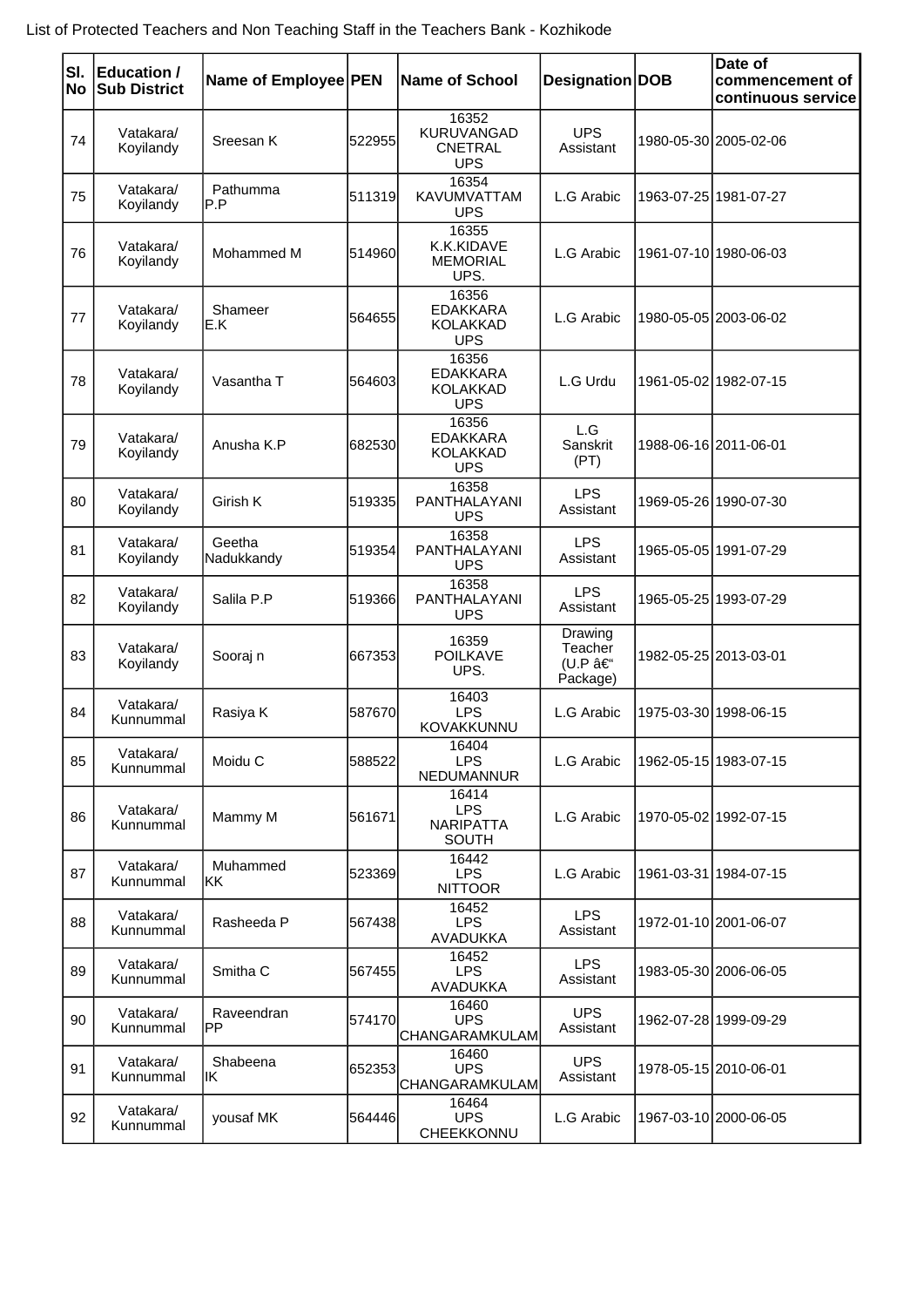| SI.<br>No | Education /<br><b>Sub District</b> | Name of Employee PEN |        | <b>Name of School</b>                                              | Designation DOB                                        | Date of<br>commencement of<br>continuous service |
|-----------|------------------------------------|----------------------|--------|--------------------------------------------------------------------|--------------------------------------------------------|--------------------------------------------------|
| 93        | Vatakara/<br>Kunnummal             | Sasidharan<br>lek    | 662591 | 16464<br><b>UPS</b><br>CHEEKKONNU                                  | Physical<br>Education<br>Teacher<br>(U.P –<br>Package) | 1971-05-02 2012-08-25                            |
| 94        | Vatakara/<br>Kunnummal             | Krishnasai           | 671948 | 16471<br><b>UPS</b><br>PATHIRAPPATTA                               | Sewing<br>Teacher<br>(U.P –<br>Package)                | 1981-04-18 2013-03-01                            |
| 95        | Vatakara/<br>Kunnummal             | Shaji                | 665302 | 16473<br><b>UPS</b><br>NADUPOYIL                                   | Physical<br>Education<br>Teacher<br>(U.P –<br>Package) | 1986-05-31 2013-02-26                            |
| 96        | Vatakara/<br>Melady                | Jameela<br>K.C       | 549828 | 16518<br><b>MELADI</b><br>A.L.P<br><b>SCHOOL</b>                   | L.G Arabic                                             | 1963-04-01 1987-07-15                            |
| 97        | Vatakara/<br>Melady                | Nisha K.J            | 710680 | 16522<br><b>MEPPAYUR</b><br><b>NORTH</b><br>M.L.P<br><b>SCHOOL</b> | Sewing<br>Teacher<br>(U.P –<br>Package)                | 1977-01-30 2012-08-25                            |
| 98        | Vatakara/<br>Melady                | Rasheed .P           | 571269 | 16529<br>NARAKKODE<br>A.L.P<br><b>SCHOOL</b>                       | L.G Arabic                                             | 1971-03-17 1998-07-01                            |
| 99        | Vatakara/<br>Melady                | Sudheer<br>ln.k      | 566083 | 16532<br>PALLIKKARA<br>CENTRAL.<br>L.P SCHOOL                      | <b>LPS</b><br>Assistant                                | 1972-05-30 1993-06-23                            |
| 100       | Vatakara/<br>Melady                | Shahida<br>A.K       | 562084 | 16532<br>PALLIKKARA<br>CENTRAL.<br>L.P SCHOOL                      | C.R.C<br>Co-Ordinator                                  | 1974-05-23 1999-06-01                            |
| 101       | Vatakara/<br>Melady                | Majidha<br>.K.K      | 586728 | 16533<br>PALLIKKUNI<br>M.L.P<br><b>SCHOOL</b>                      | L.G Arabic<br>(PT)                                     | 1986-02-28 2011-06-01                            |
| 102       | Vatakara/<br>Melady                | Sreeja M             | 566941 | 16537<br>PAYYOLI<br><b>SOUTH</b><br>M.L.P<br><b>SCHOOL</b>         | C.R.C<br>Co-Ordinator                                  | 1971-05-16 1998-06-01                            |
| 103       | Vatakara/<br>Melady                | Jasmin C             | 0      | 16537<br>PAYYOLI<br><b>SOUTH</b><br>M.L.P<br><b>SCHOOL</b>         | C.R.C<br>Co-Ordinator                                  | 1983-05-21 2006-06-05                            |
| 104       | Vatakara/<br>Melady                | Jaya K               | 566937 | 16537<br>PAYYOLI<br><b>SOUTH</b><br>M.L.P<br><b>SCHOOL</b>         | <b>LPS</b><br>Assistant                                | 1964-05-21 1993-06-07                            |
| 105       | Vatakara/<br>Melady                | Thenseera<br>Mannil  | 0      | 16538<br><b>PURAKKAD</b><br>M.L.P<br><b>SCHOOL</b>                 | C.R.C<br>Co-Ordinator                                  | 1981-05-13 2003-06-09                            |
| 106       | Vatakara/<br>Melady                | Sasikala C           | 788179 | 16538<br><b>PURAKKAD</b><br>M.L.P<br><b>SCHOOL</b>                 | C.R.C<br>Co-Ordinator                                  | 1973-05-04 2002-06-24                            |
| 107       | Vatakara/<br>Melady                | Radha C.K            | 565364 | 16551<br><b>AVALA</b><br><b>KUTTOTH</b><br>L.P SCHOOL              | <b>LPS</b><br>Assistant                                | 1971-05-28 2000-06-05                            |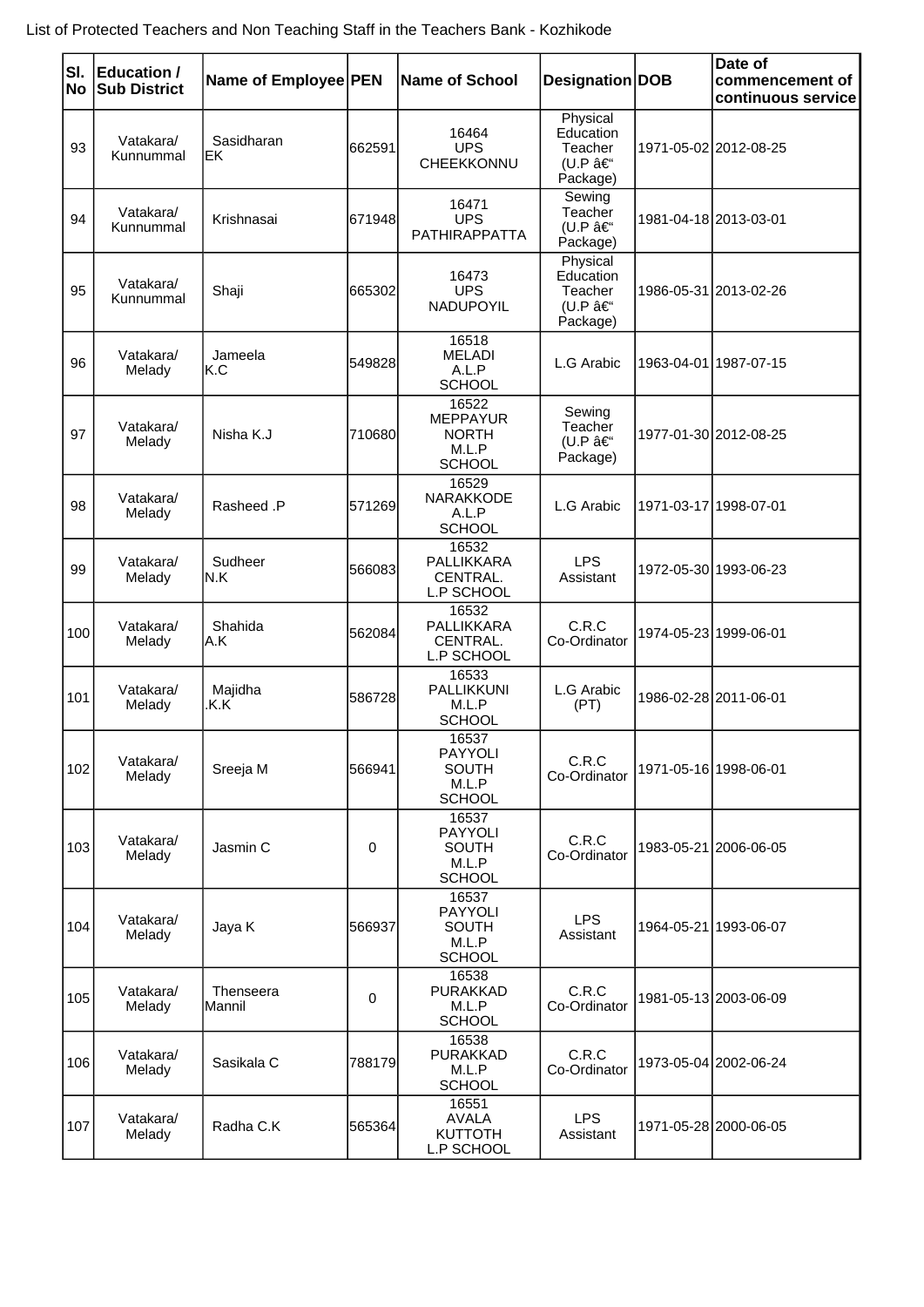| SI.<br>No | <b>Education /</b><br><b>Sub District</b> | Name of Employee PEN               |        | <b>Name of School</b>                                        | Designation DOB                                        | Date of<br>commencement of<br>continuous service |
|-----------|-------------------------------------------|------------------------------------|--------|--------------------------------------------------------------|--------------------------------------------------------|--------------------------------------------------|
| 108       | Vatakara/<br>Melady                       | Beena T.K                          | 565797 | 16551<br>AVALA<br><b>KUTTOTH</b><br>L.P SCHOOL               | <b>LPS</b><br>Assistant                                | 1970-05-14 2002-07-01                            |
| 109       | Vatakara/<br>Melady                       | Faseena N                          | 735764 | 16551<br><b>AVALA</b><br><b>KUTTOTH</b><br>L.P SCHOOL        | C.R.C<br>Co-Ordinator                                  | 1988-05-27 2007-12-18                            |
| 110       | Vatakara/<br>Melady                       | <b>Bineesh</b><br>V.P              | 735758 | 16554<br>AYANIKKAD<br>WEST U.P<br><b>SCHOOL</b>              | C.R.C<br>Co-Ordinator                                  | 1980-05-17 2003-06-09                            |
| 111       | Vatakara/<br>Melady                       | <b>SAJITHA KK</b>                  | 687169 | 16554<br>AYANIKKAD<br>WEST U.P<br><b>SCHOOL</b>              | Music<br>Teacher<br>(U.P –<br>Package)                 | 1980-07-03 2012-08-25                            |
| 112       | Vatakara/<br>Melady                       | Deepa .K                           | 573050 | 16555<br>AYYAPPAN<br>KAVU U.P<br><b>SCHOOL</b>               | L.G Urdu                                               | 1977-12-23 2006-06-05                            |
| 113       | Vatakara/<br>Melady                       | Sheena V                           | 551803 | 16560<br><b>IRINGATH</b><br><b>U.P SCHOOL</b>                | <b>UPS</b><br>Assistant                                | 1978-05-10 2006-06-05                            |
| 114       | Vatakara/<br>Melady                       | Sudha .K.K                         | 552279 | 16560<br><b>IRINGATH</b><br><b>U.P SCHOOL</b>                | <b>UPS</b><br>Assistant                                | 1980-05-25 2006-06-05                            |
| 115       | Vatakara/<br>Melady                       | Vipula . V                         | 551794 | 16560<br><b>IRINGATH</b><br><b>U.P SCHOOL</b>                | <b>LPS</b><br>Assistant                                | 1985-05-14 2006-06-05                            |
| 116       | Vatakara/<br>Melady                       | Beena .K                           | 552159 | 16560<br><b>IRINGATH</b><br><b>U.P SCHOOL</b>                | <b>UPS</b><br>Assistant                                | 1977-04-02 2006-07-20                            |
| 117       | Vatakara/<br>Melady                       | Sajitha<br>C.T                     | 550105 | 16560<br><b>IRINGATH</b><br><b>U.P SCHOOL</b>                | <b>UPS</b><br>Assistant                                | 1978-01-14 2011-06-01                            |
| 118       | Vatakara/<br>Melady                       | Muhammed<br>Riyas A.K              | 692051 | 16560<br><b>IRINGATH</b><br><b>U.P SCHOOL</b>                | <b>LPS</b><br>Assistant                                | 1988-03-30 2012-03-12                            |
| 119       | Vatakara/<br>Melady                       | Satheesh<br>Babu K.T               | 679061 | 16560<br><b>IRINGATH</b><br><b>U.P SCHOOL</b>                | L.G Hindi                                              | 1977-02-15 2010-06-01                            |
| 120       | Vatakara/<br>Melady                       | Shyni<br>lyyam<br>Kutti<br>Kuniyil | 675180 | 16561<br>K.G.M.S<br><b>U.P SCHOOL</b><br><b>KOZHUKKALLUR</b> | Physical<br>Education<br>Teacher<br>(U.P –<br>Package) | 1982-05-08 2013-03-01                            |
| 121       | Vatakara/<br>Melady                       | Sheeja<br>Rani                     | 688225 | 16562<br><b>KANNOTH</b><br><b>U.P SCHOOL</b>                 | Sewing<br>Teacher<br>(U.P –<br>Package)                | 1973-03-03 2012-08-23                            |
| 122       | Vatakara/<br>Melady                       | Sheeba P.T                         | 586146 | 16562<br><b>KANNOTH</b><br><b>U.P SCHOOL</b>                 | L.G Hindi                                              | 1968-03-10 1991-07-15                            |
| 123       | Vatakara/<br>Melady                       | Sindhu M.K                         | 566884 | 16565<br><b>MUCHUKUNNU</b><br><b>U.P SCHOOL</b>              | <b>UPS</b><br>Assistant                                | 1970-05-23 1993-07-15                            |
| 124       | Vatakara/<br>Melady                       | Padmanabhan<br>.C.K                | 566971 | 16565<br><b>MUCHUKUNNU</b><br><b>U.P SCHOOL</b>              | <b>LPS</b><br>Assistant                                | 1964-06-01 1999-07-15                            |
| 125       | Vatakara/<br>Melady                       | Biju T                             | 567055 | 16565<br><b>MUCHUKUNNU</b><br><b>U.P SCHOOL</b>              | L.G Urdu                                               | 1978-04-06 2010-06-01                            |
| 126       | Vatakara/<br>Melady                       | Sheeba<br>Chittarikkal             | 0      | 16565<br><b>MUCHUKUNNU</b><br><b>U.P SCHOOL</b>              | C.R.C<br>Co-Ordinator                                  | 1974-05-21 2001-07-20                            |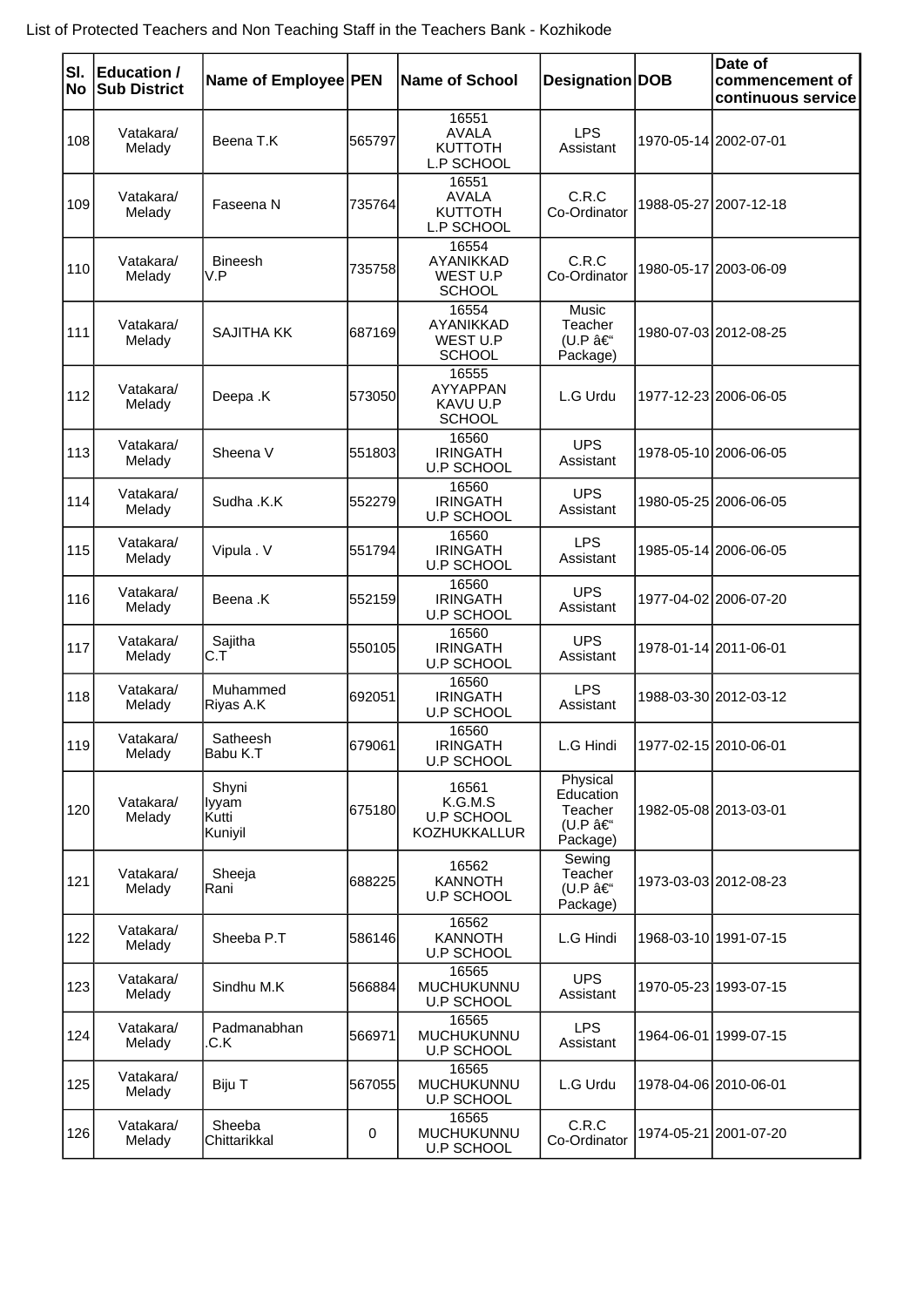| SI.<br>No | <b>Education /</b><br><b>Sub District</b> | Name of Employee PEN     |             | Name of School                                                          | Designation   DOB                                      | Date of<br>commencement of<br>continuous service |
|-----------|-------------------------------------------|--------------------------|-------------|-------------------------------------------------------------------------|--------------------------------------------------------|--------------------------------------------------|
| 127       | Vatakara/<br>Melady                       | Bindu O                  | $\mathbf 0$ | 16565<br><b>MUCHUKUNNU</b><br><b>U.P SCHOOL</b>                         | C.R.C<br>Co-Ordinator                                  | 1974-12-04 2000-06-14                            |
| 128       | Vatakara/<br>Melady                       | Abdul<br>Rahim .M.P      | 542738      | 16566<br><b>MUYIPPOTH</b><br>M.U.P<br><b>SCHOOL</b>                     | <b>UPS</b><br>Assistant                                | 1968-05-22 1991-11-09                            |
| 129       | Vatakara/<br>Melady                       | Syamala<br>IP.K          | 543197      | 16566<br><b>MUYIPPOTH</b><br>M.U.P<br><b>SCHOOL</b>                     | <b>LPS</b><br>Assistant                                | 1964-05-30 1991-12-11                            |
| 130       | Vatakara/<br>Melady                       | Muhammed<br>Ali.C        | 542717      | 16566<br><b>MUYIPPOTH</b><br>M.U.P<br><b>SCHOOL</b>                     | <b>LPS</b><br>Assistant                                | 1971-05-27 1991-11-09                            |
| 131       | Vatakara/<br>Melady                       | Satheedevi<br>ΙK         | 541580      | 16566<br><b>MUYIPPOTH</b><br>M.U.P<br><b>SCHOOL</b>                     | <b>UPS</b><br>Assistant                                | 1968-05-30 1989-11-25                            |
| 132       | Vatakara/<br>Melady                       | Ayisha<br><b>Nusrath</b> | 710485      | 16573<br><b>VILAYATUR</b><br><b>ELAMPILAD</b><br>M.U.P<br><b>SCHOOL</b> | Sewing<br>Teacher<br>(U.P –<br>Package)                | 1988-05-31 2012-08-27                            |
| 133       | Vatakara/<br>Melady                       | Abhilash<br>B.K          | 680046      | 16576<br><b>KEEZHPAYUR</b><br>A.U.P<br><b>SCHOOL</b>                    | Physical<br>Education<br>Teacher<br>(U.P –<br>Package) | 1979-04-04 2012-08-25                            |
| 134       | Vatakara/<br>Melady                       | Anitha P                 | 571362      | 16576<br><b>KEEZHPAYUR</b><br>A.U.P<br><b>SCHOOL</b>                    | <b>UPS</b><br>Assistant                                | 1966-04-30 1988-06-01                            |
| 135       | Vatakara/<br>Melady                       | Satheesan                | 198765      | 16576<br><b>KEEZHPAYUR</b><br>A.U.P<br><b>SCHOOL</b>                    | <b>UPS</b><br>Assistant                                | 1964-05-24 1985-09-12                            |
| 136       | Vatakara/<br>Nadapuram                    | Pradeep<br>Kumar T       | 571389      | 16615<br><b>CHERUMOTH</b><br><b>LPS</b>                                 | LPS<br>Assistant                                       | 1976-05-10 1995-08-01                            |
| 137       | Vatakara/<br>Nadapuram                    | Fousiya<br>K.K           | 569415      | 16632<br>NARIKKATTERI<br><b>LVLPS</b>                                   | L.G Arabic<br>(PT)                                     | 1986-04-10 2005-06-15                            |
| 138       | Vatakara/<br>Nadapuram                    | Rasheedha<br>Beevi V     | 549510      | 16633<br>NEDUMPARAMBA<br><b>LPS</b>                                     | L.G Arabic                                             | 1962-07-20 1983-06-15                            |
| 139       | Vatakara/<br>Nadapuram                    | Abdulrehiman<br>E.V      | 571276      | 16641<br>VALAYAM<br><b>NORTH LPS</b>                                    | L.G Arabic                                             | 1965-03-01   1999-07-16                          |
| 140       | Vatakara/<br>Nadapuram                    | Bijesh V.M               | 570362      | 16644<br><b>VELLUR</b><br><b>NORTH LPS</b>                              | LPS<br>Assistant                                       | 1981-09-09 2006-06-05                            |
| 141       | Vatakara/<br>Nadapuram                    | Priya P                  | 685754      | 16644<br><b>VELLUR</b><br>NORTH LPS                                     | LPS<br>Assistant                                       | 1979-05-25 2011-06-01                            |
| 142       | Vatakara/<br>Nadapuram                    | Lilly<br>Kocheri         | 549347      | 16649<br>CHELAKKAD<br><b>LPS</b>                                        | LPS<br>Assistant                                       | 1969-05-24 1994-01-17                            |
| 143       | Vatakara/<br>Nadapuram                    | Prakasan E               | 0           | 16649<br>CHELAKKAD<br><b>LPS</b>                                        | C.R.C<br>Co-Ordinator                                  | 1974-06-01 2000-06-29                            |
| 144       | Vatakara/<br>Nadapuram                    | Areena<br>Kavoor         | 553476      | 16652<br><b>IRINGANNUR</b><br><b>WEST LPS</b>                           | L.G Arabic                                             | 1985-06-09 2008-02-01                            |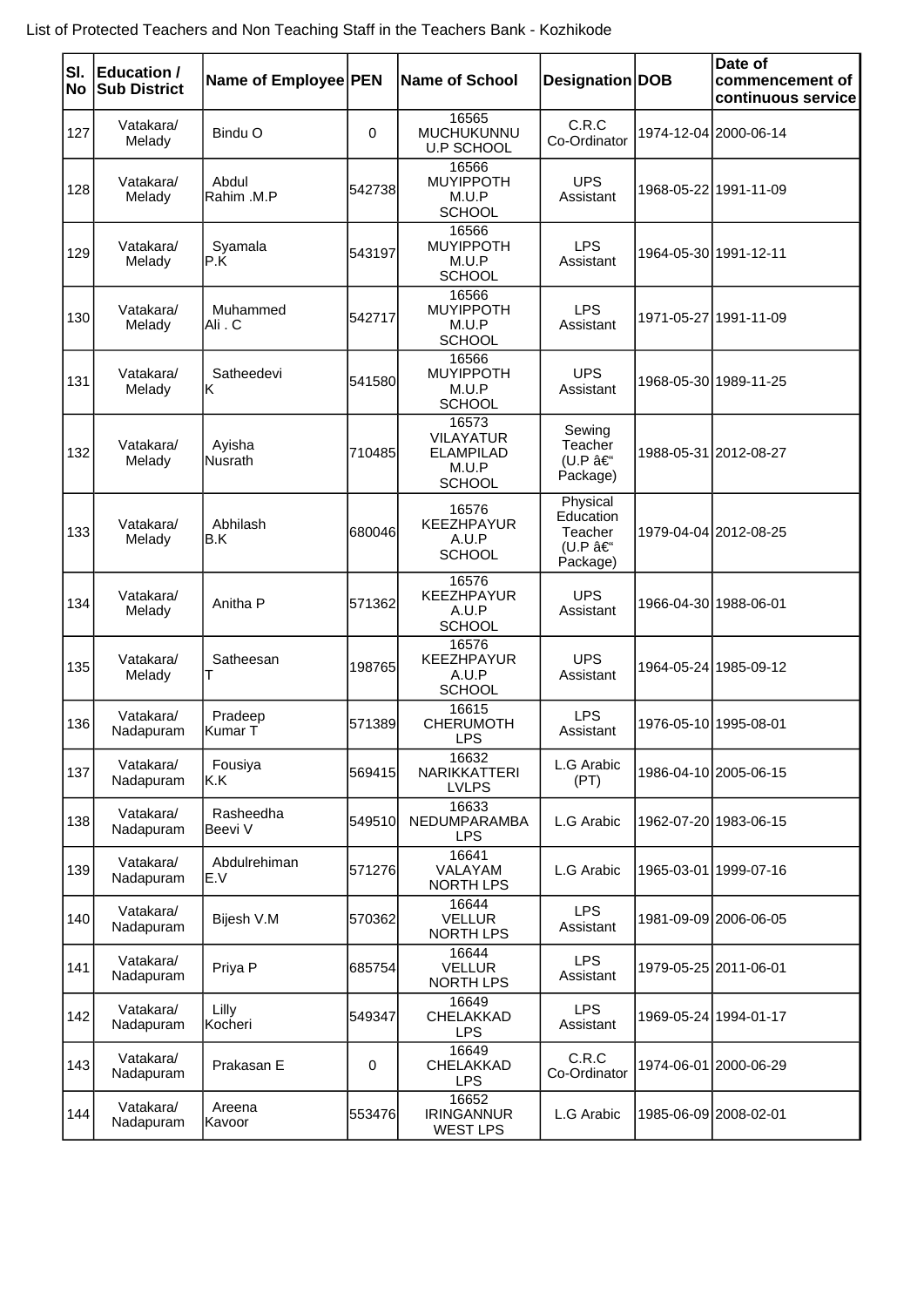| SI.<br>No | Education /<br><b>Sub District</b> | Name of Employee PEN |        | <b>Name of School</b>                         | Designation DOB                          | Date of<br>commencement of<br>continuous service |
|-----------|------------------------------------|----------------------|--------|-----------------------------------------------|------------------------------------------|--------------------------------------------------|
| 145       | Vatakara/<br>Nadapuram             | Narayanan<br>O       | 568081 | 16664<br><b>ARUR UPS</b>                      | <b>UPS</b><br>Assistant                  | 1963-05-15 1990-06-04                            |
| 146       | Vatakara/<br>Nadapuram             | Rajan P.M            | 568097 | 16664<br><b>ARUR UPS</b>                      | <b>UPS</b><br>Assistant                  | 1961-02-02 1990-07-31                            |
| 147       | Vatakara/<br>Nadapuram             | Balan C.P            | 568441 | 16664<br><b>ARUR UPS</b>                      | <b>UPS</b><br>Assistant                  | 1961-01-05 1991-06-20                            |
| 148       | Vatakara/<br>Nadapuram             | Sajilal<br>L.R       | 568110 | 16664<br><b>ARUR UPS</b>                      | <b>UPS</b><br>Assistant                  | 1971-06-01 1992-06-24                            |
| 149       | Vatakara/<br>Nadapuram             | Abdul<br>Jaleel C.K  | 568542 | 16664<br><b>ARUR UPS</b>                      | L.G Arabic                               | 1985-05-30 2004-07-15                            |
| 150       | Vatakara/<br>Nadapuram             | Saseendran<br>V.U    | 679672 | 16664<br><b>ARUR UPS</b>                      | Drawing<br>Teacher<br>(U.P –<br>Package) | 1963-05-20 2012-08-25                            |
| 151       | Vatakara/<br>Nadapuram             | Asokan<br>C.K        | 668358 | 16669<br><b>TUNERI</b><br><b>EVUPS</b>        | Craft<br>Teacher<br>(U.P –<br>Package)   | 1964-05-18 1992-06-01                            |
| 152       | Vatakara/<br>Nadapuram             | Savitha K.           | 679670 | 16670<br>VALAYAM<br><b>UPS</b>                | Sewing<br>Teacher<br>(U.P –<br>Package)  | 1974-05-08 2012-08-25                            |
| 153       | Vatakara/<br>Nadapuram             | Rashith<br>M.k       | 689756 | 16670<br>VALAYAM<br><b>UPS</b>                | Drawing<br>Teacher<br>(U.P –<br>Package) | 1974-09-06 2012-08-25                            |
| 154       | Vatakara/<br>Nadapuram             | Satheesan<br>ΙK      | 661706 | 16671<br><b>VANIMEL</b><br><b>MUPS</b>        | Drawing<br>Teacher<br>(U.P –<br>Package) | 1975-05-31 2012-08-25                            |
| 155       | Vatakara/<br>Thodannur             | Habeeba V<br>ΙK      | 537476 | 16717<br>Kavil LPS                            | L.G Arabic                               | 1979-12-23 2002-06-05                            |
| 156       | Vatakara/<br>Thodannur             | Abdul<br>Jaleel      | 559722 | 16723<br>Mayyannur<br><b>LPS</b>              | L.G Arabic                               | 1982-04-17 2002-06-05                            |
| 157       | Vatakara/<br>Thodannur             | Vijaya<br>Lakshmi K  | 548228 | 16753<br>Katameri<br><b>UPS</b>               | <b>UPS</b><br>Assistant                  | 1968-05-25 0000-00-00                            |
| 158       | Vatakara/<br>Thodannur             | Vinod<br>Kumar G     | 548251 | 16753<br>Katameri<br><b>UPS</b>               | <b>UPS</b><br>Assistant                  | 1970-05-31 1990-12-19                            |
| 159       | Vatakara/<br>Thodannur             | Deepa P K            | 548330 | 16753<br>Katameri<br><b>UPS</b>               | <b>UPS</b><br>Assistant                  | 1970-05-25 1994-07-12                            |
| 160       | Vatakara/<br>Thodannur             | Prasanth<br>lKumar K | 667654 | 16753<br>Katameri<br><b>UPS</b>               | Drawing<br>Teacher<br>(U.P –<br>Package) | 1971-05-27 1995-07-21                            |
| 161       | Vatakara/<br>Thodannur             | Reena C.K            | 648628 | 16753<br>Katameri<br><b>UPS</b>               | Sewing<br>Teacher<br>(U.P –<br>Package)  | 1972-04-10 2000-01-17                            |
| 162       | Vatakara/<br>Thodannur             | Sunil<br>Kumar A K   | 558291 | 16755<br>Karthikappally<br>No. 1 UPS          | L.G Hindi                                | 1971-04-10 1995-08-01                            |
| 163       | Vatakara/<br>Thodannur             | Rejula<br>Sadath     | 567546 | 16759<br><b>MCM UP</b><br>School<br>Mayyannur | C.R.C<br>Co-Ordinator                    | 1979-05-06 2004-06-14                            |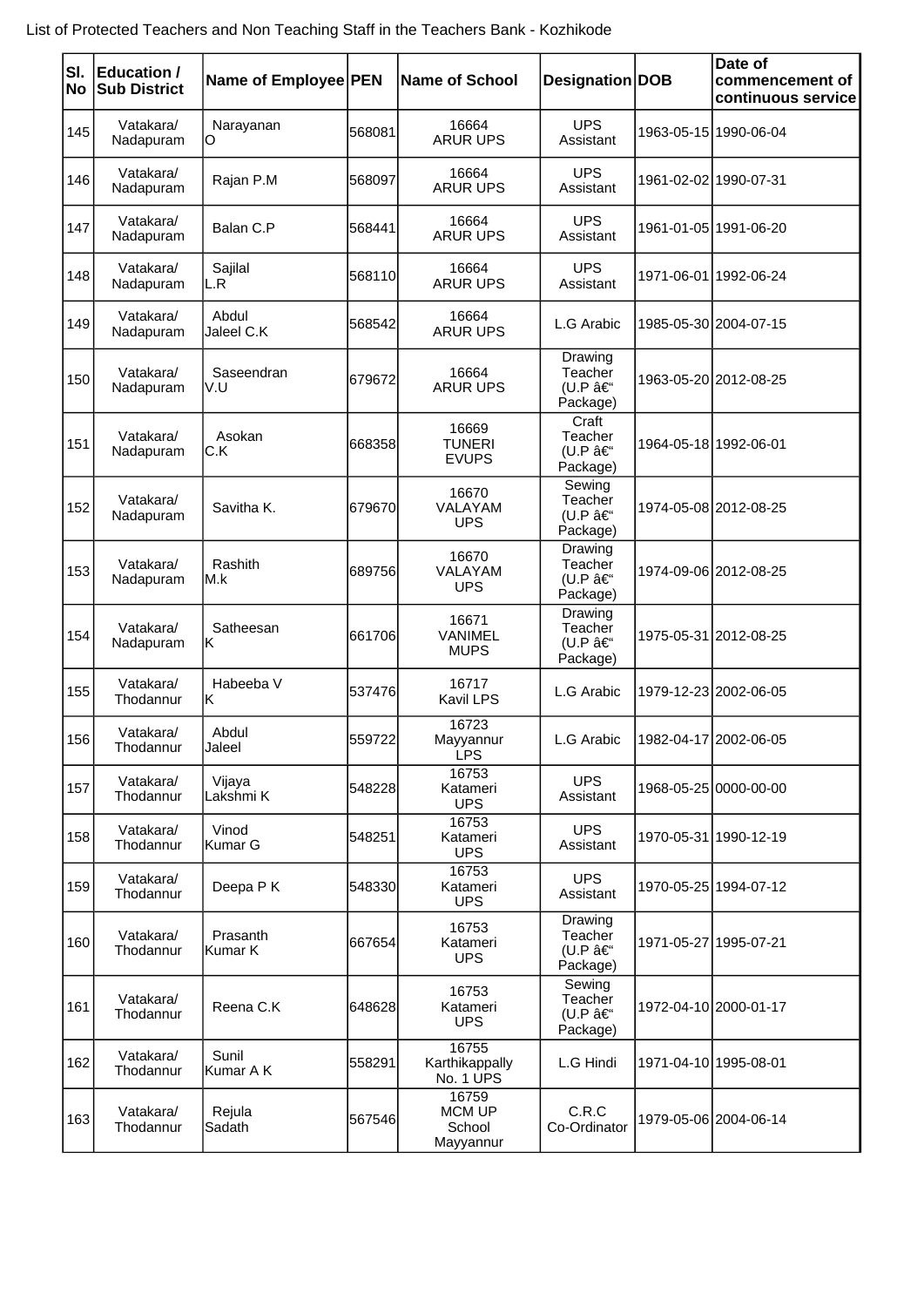| SI.<br>No | <b>Education /</b><br><b>Sub District</b> | Name of Employee PEN                  |        | <b>Name of School</b>                        | Designation DOB                          |                       | Date of<br>commencement of<br>continuous service |
|-----------|-------------------------------------------|---------------------------------------|--------|----------------------------------------------|------------------------------------------|-----------------------|--------------------------------------------------|
| 164       | Vatakara/<br>Thodannur                    | Vasantha<br>Kumari P                  | 559660 | 16762<br>Thodannur<br><b>UPS</b>             | <b>UPS</b><br>Assistant                  |                       | 1961-04-04 1985-06-03                            |
| 165       | Vatakara/<br>Thodannur                    | Ajitha<br>Kumari N K                  | 559648 | 16762<br>Thodannur<br><b>UPS</b>             | <b>UPS</b><br>Assistant                  |                       | 1965-10-05 1989-12-06                            |
| 166       | Vatakara/<br>Thodannur                    | Sindhu M                              | 560612 | 16762<br>Thodannur<br><b>UPS</b>             | <b>UPS</b><br>Assistant                  |                       | 1968-05-15 1992-06-01                            |
| 167       | Vatakara/<br>Thodannur                    | Amrutha K                             | 557896 | 16763<br>Villiappally<br><b>UPS</b>          | L.G Hindi                                |                       | 1973-05-14 1995-06-05                            |
| 168       | Vatakara/<br>Vatakara                     | Kunhammed                             | 589838 | 16814<br>Iringal<br>Arunodayam<br><b>LPS</b> | L.G Arabic                               |                       | 1968-05-10 1992-11-10                            |
| 169       | Vatakara/<br>Vatakara                     | Sabeena<br>P.V                        | 536694 | 16817<br>Iringal<br>North LPS                | L.G Arabic                               |                       | 1980-05-20 2006-06-02                            |
| 170       | Vatakara/<br>Vatakara                     | Assainar K                            | 561376 | 16824<br>Maniyur<br>North LPS                | L.G Arabic                               |                       | 1967-05-10 1994-07-15                            |
| 171       | Vatakara/<br>Vatakara                     | Shalma T                              | 691458 | 16824<br>Maniyur<br>North LPS                | C.R.C<br>Co-Ordinator                    |                       | 1970-05-27 2004-08-02                            |
| 172       | Vatakara/<br>Vatakara                     | Anees E                               | 545205 | 16830<br>Nadakkuthazha<br><b>JBS</b>         | L.G Arabic                               |                       | 1978-04-29 2005-07-25                            |
| 173       | Vatakara/<br>Vatakara                     | Shyma P.P                             | 548306 | 16831<br>Pakkayil<br><b>JBS</b>              | <b>LPS</b><br>Assistant                  |                       | 1970-05-30 1998-08-25                            |
| 174       | Vatakara/<br>Vatakara                     | Preetha<br>C.M                        | 548238 | 16831<br>Pakkayil<br><b>JBS</b>              | C.R.C<br>Co-Ordinator                    |                       | 1968-06-25 2000-06-05                            |
| 175       | Vatakara/<br>Vatakara                     | Baija P.K                             | 567481 | 16835<br>Purankara<br><b>MJBS</b>            | <b>LPS</b><br>Assistant                  |                       | 1975-02-10 2003-06-02                            |
| 176       | Vatakara/<br>Vatakara                     | Suneeth<br>lBacker C.H                | 691299 | 16835<br>Purankara<br><b>MJBS</b>            | C.R.C<br>Co-Ordinator                    | 1981-05-06 2004-07-01 |                                                  |
| 177       | Vatakara/<br>Vatakara                     | Muhammed<br>lK.C                      | 567263 | 16835<br>Purankara<br><b>MJBS</b>            | L.G Arabic                               |                       | 1965-04-20 1993-06-07                            |
| 178       | Vatakara/<br>Vatakara                     | Abdul<br>Gafoor                       | 551159 | 16841<br>Vatakara<br>East JBS                | L.G Arabic                               |                       | 1972-05-31 1998-07-01                            |
| 179       | Vatakara/<br>Vatakara                     | Kunnhi<br>Seethi<br>Koya<br>Thangal T | 563834 | 16853<br>Avikkal<br><b>SBS</b>               | L.G Arabic                               |                       | 1964-04-20 1988-06-01                            |
| 180       | Vatakara/<br>Vatakara                     | <b>SMITHEESH</b>                      | 0      | 16854<br>Cheenamveedu<br><b>UPS</b>          | Drawing<br>Teacher<br>(H.S –<br>Package) |                       | 1976-05-20 2013-03-01                            |
| 181       | Vatakara/<br>Vatakara                     | Sajeesh<br>K.P                        | 691445 | 16856<br>Gujarthi<br><b>SBS</b>              | C.R.C<br>Co-Ordinator                    |                       | 1974-05-03 2006-06-05                            |
| 182       | Vatakara/<br>Vatakara                     | Arun k                                | 666600 | 16857<br><b>KAM UPS</b><br>Chorode           | <b>UPS</b><br>Assistant                  |                       | 1986-05-19 2007-06-01                            |
| 183       | Vatakara/<br>Vatakara                     | Krishna<br>Priya                      | 705483 | 16857<br><b>KAM UPS</b><br>Chorode           | <b>UPS</b><br>Assistant                  |                       | 1988-03-28 2012-06-04                            |
| 184       | Vatakara/<br>Vatakara                     | Rajila P                              | 569137 | 16858<br>Karuvancheri<br><b>UPS</b>          | <b>UPS</b><br>Assistant                  |                       | 1963-05-28 1996-06-14                            |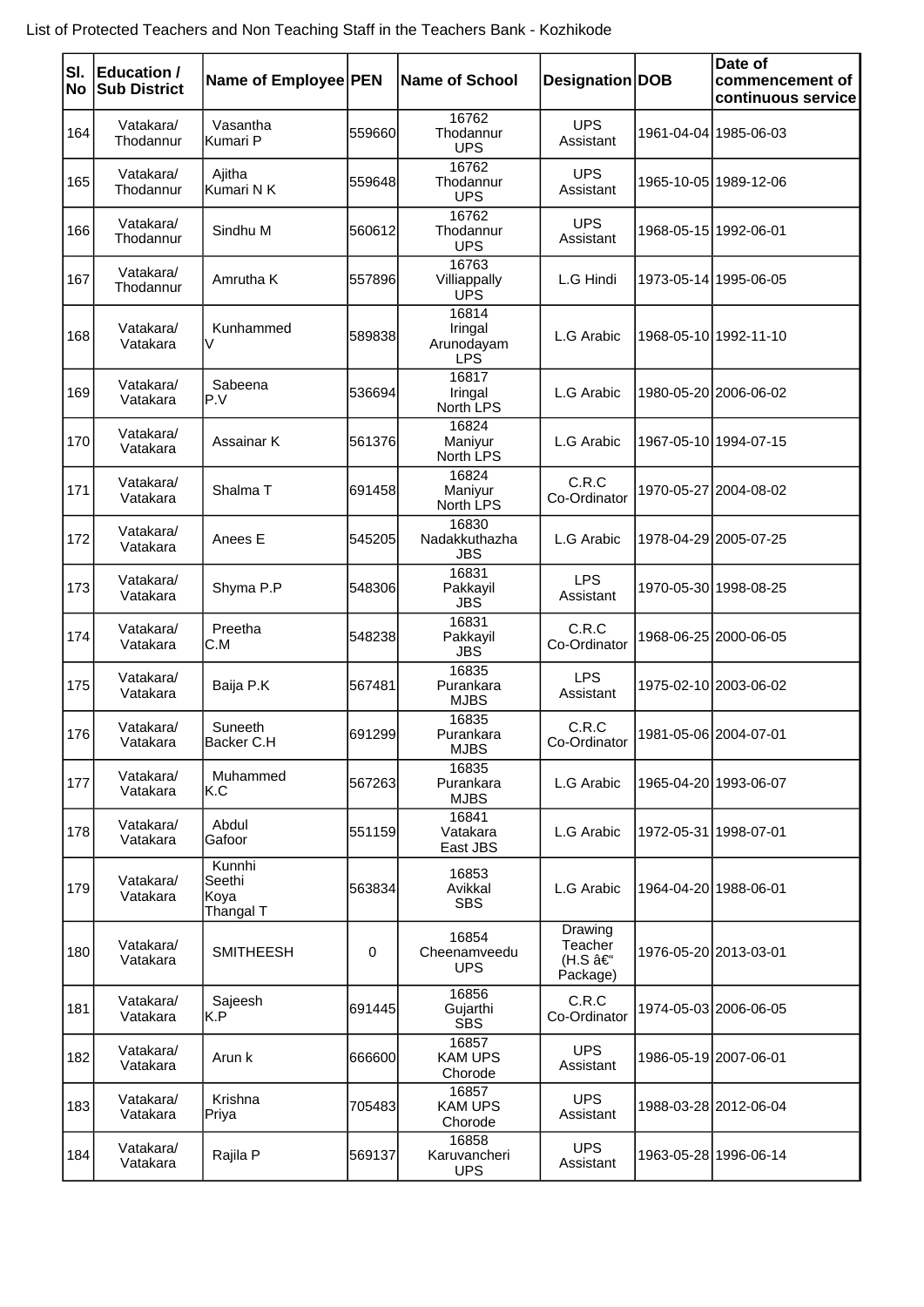| SI.<br>No | <b>Education /</b><br><b>Sub District</b> | Name of Employee PEN             |        | <b>Name of School</b>                 | Designation DOB                         | Date of<br>commencement of<br>continuous service |
|-----------|-------------------------------------------|----------------------------------|--------|---------------------------------------|-----------------------------------------|--------------------------------------------------|
| 185       | Vatakara/<br>Vatakara                     | Satheesh<br>lKumar K             | 561084 | 16859<br>Mannathkavu<br><b>UPS</b>    | L.G Urdu                                | 1970-05-15 2000-06-05                            |
| 186       | Vatakara/<br>Vatakara                     | <b>RAMLA</b>                     | 0      | 16863<br>Nadakkuthazha<br><b>MUPS</b> | Sewing<br>Teacher<br>(H.S –<br>Package) | 1977-04-13 1998-06-02                            |
| 187       | Vatakara/<br>Vatakara                     | Abdul<br>Gafoor                  | 561132 | 16864<br>Pulinholi<br><b>SBS</b>      | L.G Arabic                              | 1980-12-26 2007-06-01                            |
| 188       | Vatakara/<br>Vatakara                     | SAJEEVAN                         | 0      | 16864<br>Pulinholi<br><b>SBS</b>      | Craft<br>Teacher<br>(H.S –<br>Package)  | 1965-05-28 1993-09-13                            |
| 189       | Kozhikode/<br>Kozhikode<br>Rural          | Usha<br>Kumari.M                 | 199179 | 17006<br>Pantheerankave<br>H. S.      | H.S.A<br>(SS)                           | 1967-07-25 1995-06-05                            |
| 190       | Kozhikode/<br>Kozhikode<br>Rural          | Premakumaran.K                   | 199170 | 17006<br>Pantheerankave<br>H. S.      | H.S.A<br>(SS)                           | 1962-05-31 1996-07-31                            |
| 191       | Kozhikode/<br>Kozhikode<br>Rural          | Ajith<br>Prasad<br>Manakkadavath | 199184 | 17006<br>Pantheerankave<br>H. S.      | H.S.A<br>(SS)                           | 1968-04-27 1999-07-19                            |
| 192       | Kozhikode/<br>Kozhikode<br>Rural          | Manoj.K                          | 199162 | 17006<br>Pantheerankave<br>H. S.      | H.S.A<br>(SS)                           | 1967-05-30 2003-06-14                            |
| 193       | Kozhikode/<br>Kozhikode<br>Rural          | Diljo.M                          | 199176 | 17006<br>Pantheerankave<br>H. S.      | H.S.A<br>(English)                      | 1977-05-01 2004-06-02                            |
| 194       | Kozhikode/<br>Kozhikode<br>Rural          | Sajitha<br>Kanakarthidam         | 199172 | 17006<br>Pantheerankave<br>H. S.      | H.S.A<br>(English)                      | 1978-04-25 2004-06-02                            |
| 195       | Kozhikode/<br>Kozhikode<br>Rural          | Hema.P.S                         | 199183 | 17006<br>Pantheerankave<br>H. S.      | H.S.A<br>(English)                      | 1974-02-07 2005-06-01                            |
| 196       | Kozhikode/<br>Kozhikode<br>Rural          | Amutha.K.R                       | 199175 | 17006<br>Pantheerankave<br>H. S.      | H.S.A<br>(Maths)                        | 1974-04-27 1998-06-08                            |
| 197       | Kozhikode/<br>Kozhikode<br>Rural          | Vijayalakshmi.K                  | 199131 | 17006<br>Pantheerankave<br>H. S.      | H.S.A<br>(Maths)                        | 1968-05-25 1999-06-01                            |
| 198       | Kozhikode/<br>Kozhikode<br>Rural          | Geetha.V                         | 199210 | 17006<br>Pantheerankave<br>H. S.      | H.S.A<br>(Maths)                        | 1967-05-08 2000-01-17                            |
| 199       | Kozhikode/<br>Kozhikode<br>Rural          | Sabija.K.M                       | 199121 | 17006<br>Pantheerankave<br>H. S.      | H.S.A<br>(NS)                           | 1976-08-08 2003-01-01                            |
| 200       | Kozhikode/<br>Kozhikode<br>Rural          | Seena<br>Rani.T.S                | 199182 | 17006<br>Pantheerankave<br>H. S.      | H.S.A<br>(P.S)                          | 1972-05-15 1997-09-22                            |
| 201       | Kozhikode/<br>Kozhikode<br>Rural          | Kavitha.M.P                      | 199154 | 17006<br>Pantheerankave<br>H. S.      | H.S.A<br>(P.S)                          | 1975-05-07 2003-06-02                            |
| 202       | Kozhikode/<br>Kozhikode<br>Rural          | Praseetha<br>Kumari.P            | 199108 | 17006<br>Pantheerankave<br>H. S.      | H.S.A<br>(Malayalam)                    | 1976-06-01 2002-09-04                            |
| 203       | Kozhikode/<br>Kozhikode<br>Rural          | Shyji.A                          | 199100 | 17006<br>Pantheerankave<br>H. S.      | H.S.A<br>(Malayalam)                    | 1979-05-20 2004-06-23                            |
| 204       | Kozhikode/<br>Kozhikode<br>Rural          | Baburajan.C                      | 199110 | 17006<br>Pantheerankave<br>H. S.      | H.S.A<br>(Hindi)                        | 1974-04-21 2000-06-05                            |
| 205       | Kozhikode/<br>Kozhikode<br>Rural          | Anoop<br>Chacko                  | 199143 | 17006<br>Pantheerankave<br>H. S.      | <b>UPS</b><br>Assistant                 | 1978-05-15 2003-06-02                            |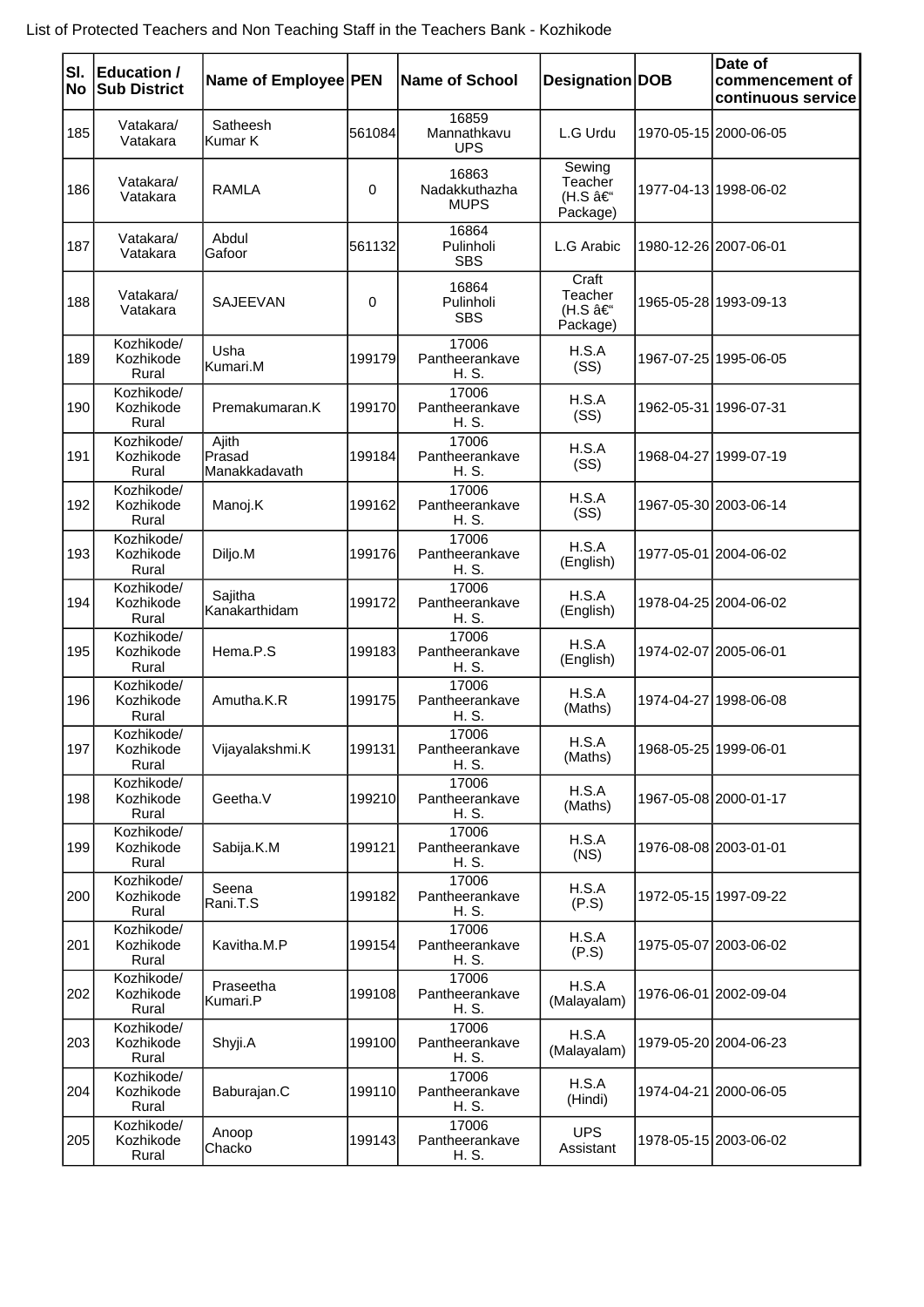| SI.<br>No | <b>Education /</b><br><b>Sub District</b> | Name of Employee PEN |        | Name of School                                      | Designation DOB                           | Date of<br>commencement of<br>continuous service |
|-----------|-------------------------------------------|----------------------|--------|-----------------------------------------------------|-------------------------------------------|--------------------------------------------------|
| 206       | Kozhikode/<br>Kozhikode<br>Rural          | Jyothi.K             | 199137 | 17006<br>Pantheerankave<br>H. S.                    | <b>UPS</b><br>Assistant                   | 1976-07-06 2004-06-14                            |
| 207       | Kozhikode/<br>Kozhikode<br>Rural          | Nishi.K              | 199158 | 17006<br>Pantheerankave<br>H. S.                    | <b>UPS</b><br>Assistant                   | 1975-04-24 2004-06-18                            |
| 208       | Kozhikode/<br>Kozhikode<br>Rural          | Jisha<br>Ambili.M.P  | 199150 | 17006<br>Pantheerankave<br>H. S.                    | <b>UPS</b><br>Assistant                   | 1977-05-18 2004-06-18                            |
| 209       | Kozhikode/<br>Kozhikode<br>Rural          | Salim.T              | 199144 | 17006<br>Pantheerankave<br>H. S.                    | <b>UPS</b><br>Assistant                   | 1970-05-07 2005-06-01                            |
| 210       | Kozhikode/<br>Kozhikode<br>Rural          | Sini.A               | 199141 | 17006<br>Pantheerankave<br>H. S.                    | <b>UPS</b><br>Assistant                   | 1972-12-31 2006-06-20                            |
| 211       | Kozhikode/<br>Kozhikode<br>Rural          | Pushpalatha.S.M      | 199146 | 17006<br>Pantheerankave<br>H. S.                    | L.G Hindi                                 | 1966-05-02 2004-06-28                            |
| 212       | Kozhikode/<br>Kozhikode<br>Rural          | Shiju.K.P            | 674496 | 17006<br>Pantheerankave<br>H. S.                    | Clerk                                     | 1982-04-11 2009-02-02                            |
| 213       | Kozhikode/<br>Kozhikode<br>Rural          | Prajeesh.M.K         | 674505 | 17006<br>Pantheerankave<br>H. S.                    | FT Menial                                 | 1983-01-20 2008-12-01                            |
| 214       | Kozhikode/<br>Kozhikode<br>Rural          | Shibu.K.P            | 199125 | 17006<br>Pantheerankave<br>H. S.                    | FT Menial                                 | 1974-05-30 2005-06-01                            |
| 215       | Kozhikode/<br>Kozhikode<br>Rural          | Sindhu.C.P           | 651681 | 17052<br>SAVIO H.<br>S. S.<br>Devagiri              | FT Menial                                 | 1975-11-17 2008-03-26                            |
| 216       | Kozhikode/<br>Kozhikode<br>Rural          | Suresh<br>Kumar.R    | 591052 | 17052<br>SAVIO H.<br>S. S.<br>Devagiri              | FT Menial                                 | 1986-03-25 2008-03-25                            |
| 217       | Kozhikode/<br>Chevayur                    | Sajeevan.K           | 199234 | 17055<br>C. M. C.<br>Boys. H.<br>S. Elathur         | Physical<br>Education<br>Teacher<br>(U.P) | 1962-02-15 1993-06-07                            |
| 218       | Kozhikode/<br>Chevayur                    | Girija.P             | 275580 | 17056<br>C. M. C.<br>Girls. H.<br>S. Elathur        | Physical<br>Education<br>Teacher<br>(U.P) | 1965-05-30 1994-06-06                            |
| 219       | Kozhikode/<br>Chevayur                    | Bindhu.K.P           | 199217 | 17056<br>C. M. C.<br>Girls, H.<br>S. Elathur        | H.S.A<br>(Hindi)                          | 1972-03-24 1999-06-01                            |
| 220       | Kozhikode/<br>Chevayur                    | Nisha.C.P            | 0      | 17056<br>C. M. C.<br>Girls. H.<br>S. Elathur        | C.R.C<br>Co-Ordinator                     | 1975-06-01 2003-07-11                            |
| 221       | Kozhikode/<br>Chevayur                    | Pradeep<br>Kumar.T.K | 215144 | 17073<br>A. K. K.<br>R. Boys.<br>H. S.<br>Chelannur | L.G Hindi                                 | 1973-05-31 2002-06-05                            |
| 222       | Kozhikode/<br>Chevayur                    | George Das           | 215164 | 17073<br>A. K. K.<br>R. Boys.<br>H. S.<br>Chelannur | <b>Music</b><br>Teacher<br>(H.S)          | 1962-03-22 1982-07-26                            |
| 223       | Kozhikode/<br>Chevayur                    | Girija.K.P           | 215134 | 17073<br>A. K. K.<br>R. Boys.<br>H. S.<br>Chelannur | Craft<br>Teacher<br>(H.S)                 | 1961-05-20 1991-07-31                            |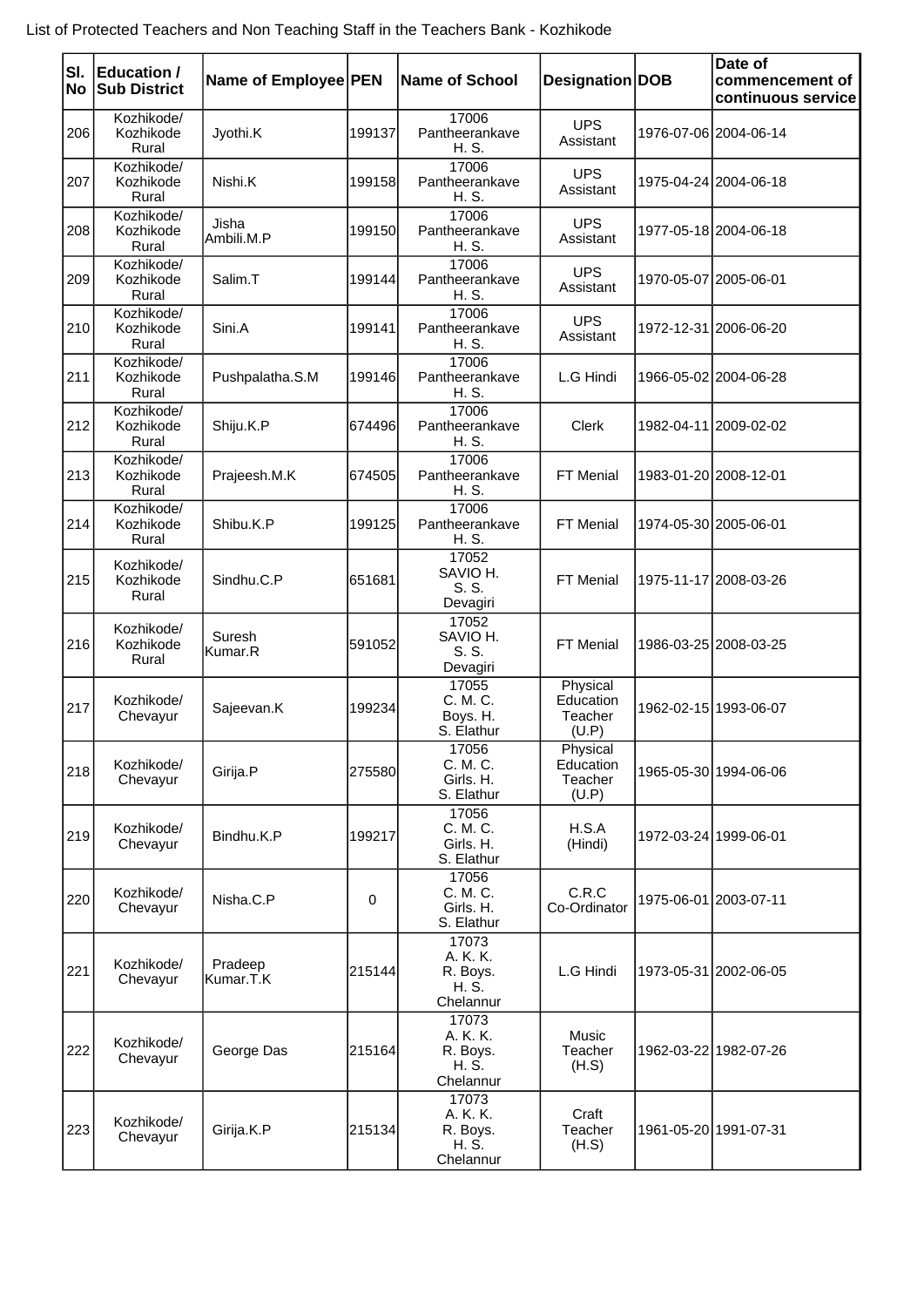| SI.<br><b>No</b> | Education /<br><b>Sub District</b> | Name of Employee PEN      |        | <b>Name of School</b>                                     | Designation   DOB       | Date of<br>commencement of<br>continuous service |
|------------------|------------------------------------|---------------------------|--------|-----------------------------------------------------------|-------------------------|--------------------------------------------------|
| 224              | Kozhikode/<br>Chevayur             | Seena.G.Nair              | 215131 | 17073<br>A. K. K.<br>R. Boys.<br>H. S.<br>Chelannur       | C.R.C<br>Co-Ordinator   | 1974-05-20 2001-06-06                            |
| 225              | Kozhikode/<br>Chevayur             | Sajida K.P                | 215133 | 17074<br>A. K. K.<br>R.<br>Girls.H.<br>S. S.<br>Chelannur | <b>UPS</b><br>Assistant | 1973-01-17 2000-07-03                            |
| 226              | Kozhikode/<br>Chevayur             | Baburajan.P               | 215746 | 17074<br>A. K. K.<br>R.<br>Girls.H.<br>S. S.<br>Chelannur | L.G Hindi               | 1968-05-31 2000-06-15                            |
| 227              | Kozhikode/<br>Chevayur             | Sheeja.P.T                | 215760 | 17074<br>A. K. K.<br>R.<br>Girls.H.<br>S. S.<br>Chelannur | H.S.A<br>(P.S)          | 1970-05-15 2004-06-18                            |
| 228              | Kozhikode/<br>Chevayur             | Mohammed<br>Sadik.K       | 689492 | 17074<br>A. K. K.<br>R.<br>Girls.H.<br>S. S.<br>Chelannur | C.R.C<br>Co-Ordinator   | 1975-05-28 1998-07-16                            |
| 229              | Kozhikode/<br>Feroke               | K.Ramesan                 | 671184 | 17097<br>C. M. High<br>School<br>Mannur                   | H.S.A<br>(Malayalam)    | 1975-06-01 2008-06-02                            |
| 230              | Kozhikode/<br>Kozhikode<br>City    | Sherly P.P                | 545249 | 17220<br>Ganapath<br>L. P. S.<br>West<br>Kallai           | LPS<br>Assistant        | 1972-05-28 2001-06-07                            |
| 231              | Kozhikode/<br>Kozhikode<br>City    | Sajitha<br>P.K            | 0      | 17220<br>Ganapath<br>L. P. S.<br>West<br>Kallai           | C.R.C<br>Co-Ordinator   | 1983-03-24 2005-06-29                            |
| 232              | Kozhikode/<br>Kozhikode<br>City    | Shabna C                  | 0      | 17220<br>Ganapath<br>L. P. S.<br>West<br>Kallai           | C.R.C<br>Co-Ordinator   | 1982-04-15 2004-07-01                            |
| 233              | Kozhikode/<br>Kozhikode<br>City    | Sunitha<br>Kadavathmannil | 545253 | 17220<br>Ganapath<br>L. P. S.<br>West<br>Kallai           | <b>LPS</b><br>Assistant | 1972-05-21 2002-06-05                            |
| 234              | Kozhikode/<br>Kozhikode<br>City    | Sulaikha<br>O.K           | 539353 | 17223<br>Kommeri.<br>A. L. P. S                           | <b>LPS</b><br>Assistant | 1971-04-30 2004-10-11                            |
| 235              | Kozhikode/<br>Kozhikode<br>City    | Jyothy K                  | 539349 | 17223<br>Kommeri.<br>A. L. P. S                           | <b>LPS</b><br>Assistant | 1972-05-25 2003-06-02                            |
| 236              | Kozhikode/<br>Kozhikode<br>City    | Shijeesh<br>K.K           | 539335 | 17223<br>Kommeri.<br>A. L. P. S                           | <b>LPS</b><br>Assistant | 1979-05-31 2003-06-02                            |
| 237              | Kozhikode/<br>Kozhikode<br>City    | Ayisha M                  | 539331 | 17223<br>Kommeri.<br>A. L. P. S                           | L.G Arabic              | 1971-05-31 2000-06-19                            |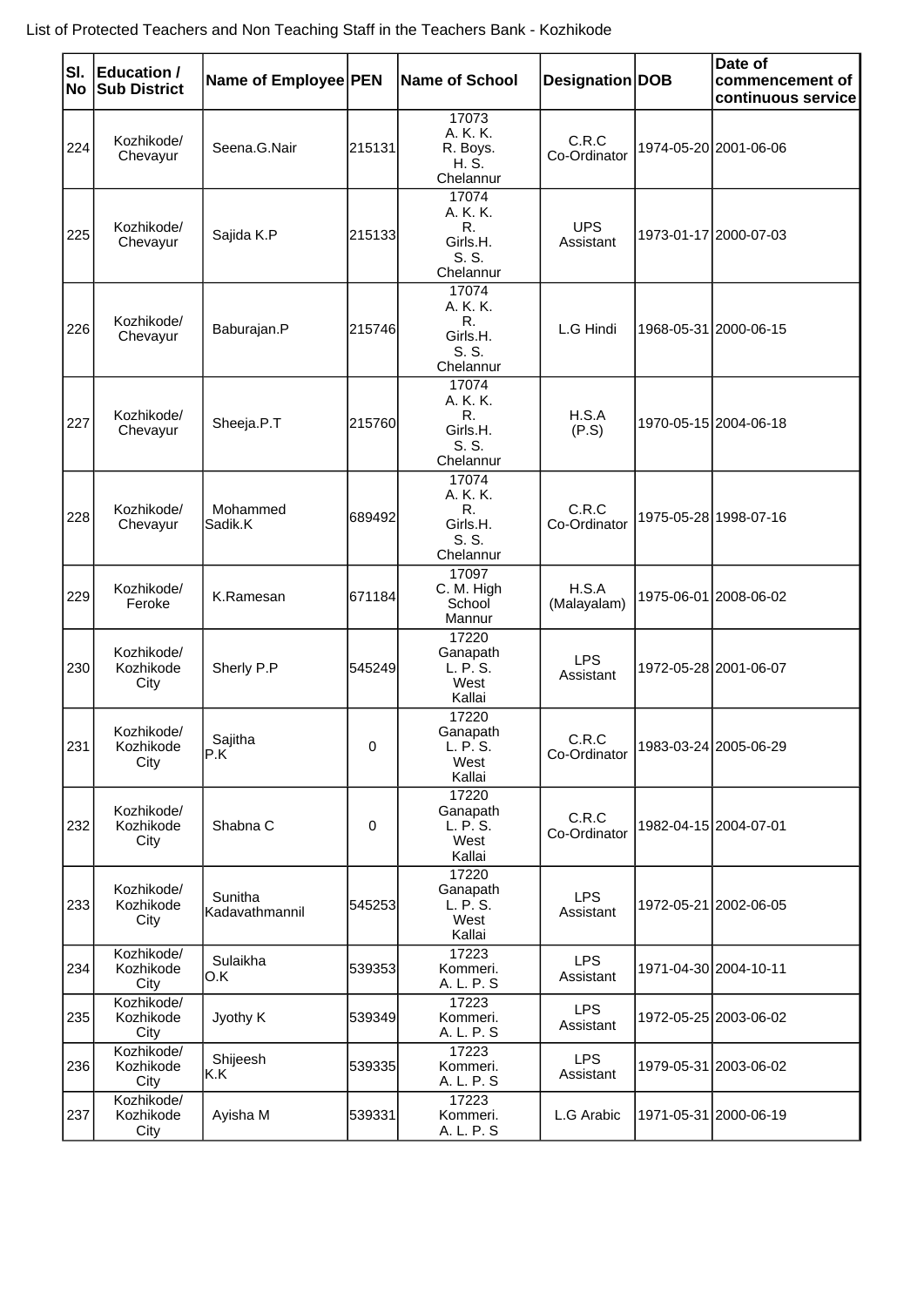|  | List of Protected Teachers and Non Teaching Staff in the Teachers Bank - Kozhikode |
|--|------------------------------------------------------------------------------------|
|--|------------------------------------------------------------------------------------|

| SI.<br><b>No</b> | Education /<br><b>Sub District</b> | Name of Employee PEN |         | <b>Name of School</b>                               | Designation   DOB       | Date of<br>commencement of<br>continuous service |
|------------------|------------------------------------|----------------------|---------|-----------------------------------------------------|-------------------------|--------------------------------------------------|
| 238              | Kozhikode/<br>Kozhikode<br>City    | RAKESH R M           | 0       | 17223<br>Kommeri.<br>A. L. P. S                     | <b>LPS</b><br>Assistant | 1985-05-31 2005-12-01                            |
| 239              | Kozhikode/<br>Kozhikode<br>City    | Sheena V.S           | 0       | 17232<br>Talikulangara<br>A. L. P. S                | C.R.C<br>Co-Ordinator   | 1980-05-31 2004-06-02                            |
| 240              | Kozhikode/<br>Kozhikode<br>City    | Snehaseema<br>ΙK     | 0       | 17232<br>Talikulangara<br>A. L. P. S                | C.R.C<br>Co-Ordinator   | 1975-05-20 2004-06-03                            |
| 241              | Kozhikode/<br>Kozhikode<br>City    | Noushad<br>K.K       | 528988  | 17250<br>Govindapuram<br>A. U. P. S                 | L.G Arabic<br>(PT)      | 1981-05-20 2007-06-04                            |
| 242              | Kozhikode/<br>Kozhikode<br>City    | Suhara M.V           | 557688  | 17251<br>M. I. U.<br>P. S.<br>Mooriyad              | L.G Arabic<br>(PT)      | 1965-05-07 1987-07-27                            |
| 243              | Kozhikode/<br>Kozhikode<br>City    | Nafeesa<br>P.K       | 218658  | 17258<br>Palat A.<br>U. P. S.                       | L.G Urdu                | 1962-04-30 1983-07-15                            |
| 244              | Kozhikode/<br>Kozhikode<br>Rural   | Thasnimol            | 1698912 | 17315<br>A. L. P.<br>S.<br>Kuttikattur              | <b>LPS</b><br>Assistant | 1986-05-30 2011-06-01                            |
| 245              | Kozhikode/<br>Kozhikode<br>Rural   | Jaseela.K            | 698910  | 17315<br>A. L. P.<br>S.<br>Kuttikattur              | L.G Arabic              | 1979-05-01 2011-06-01                            |
| 246              | Kozhikode/<br>Kozhikode<br>Rural   | Najumudheen<br>Kutty | 590663  | 17316<br>A. L. P.<br>S.<br>Moorkkanad               | L.G Arabic<br>(PT)      | 1980-05-25 2003-06-02                            |
| 247              | Kozhikode/<br>Kozhikode<br>Rural   | Bhama.P              | 540046  | 17317<br>A. L. P.<br>S.<br>Naduvattom               | <b>LPS</b><br>Assistant | 1975-06-01 2006-10-26                            |
| 248              | Kozhikode/<br>Kozhikode<br>Rural   | Sarathlal, M.K       | 540082  | 17317<br>A. L. P.<br>S.<br>Naduvattom               | <b>LPS</b><br>Assistant | 1987-05-22 2008-06-02                            |
| 249              | Kozhikode/<br>Kozhikode<br>Rural   | Prabhakaran.K        | 587703  | 17318<br>A. L. P.<br>S. Odumbra                     | <b>LPS</b><br>Assistant | 1970-03-06 1994-07-20                            |
| 250              | Kozhikode/<br>Kozhikode<br>Rural   | Abdulla.M            | 734339  | 17323<br>A. L. P.<br>S.<br>Poovattuparamba          | C.R.C<br>Co-Ordinator   | 1962-04-12 1998-07-15                            |
| 251              | Kozhikode/<br>Kozhikode<br>Rural   | Sajitha.K            | 665549  | 17337<br>A. M. U.<br>P. S.<br>Puthurmadam           | L.G Hindi               | 1975-08-20 2011-06-01                            |
| 252              | Kozhikode/<br>Kozhikode<br>Rural   | Hareeshkumar<br>M.K  | 538312  | 17339<br>K. C. M.<br>U. P. S.<br>Kachilatt          | L.G Hindi               | 1970-04-20 2004-06-01                            |
| 253              | Kozhikode/<br>Chevayur             | Rajitha<br>P.G       | 0       | 17420<br>A. M. L.<br>P. S.<br>Chelavur<br>Muzhikkal | C.R.C<br>Co-Ordinator   | 1980-05-06 2005-06-01                            |
| 254              | Kozhikode/<br>Chevayur             | Nitha N              | 0       | 17422<br>National<br>A. L. P.<br>S. Elathur         | C.R.C<br>Co-Ordinator   | 1986-05-25 2009-06-01                            |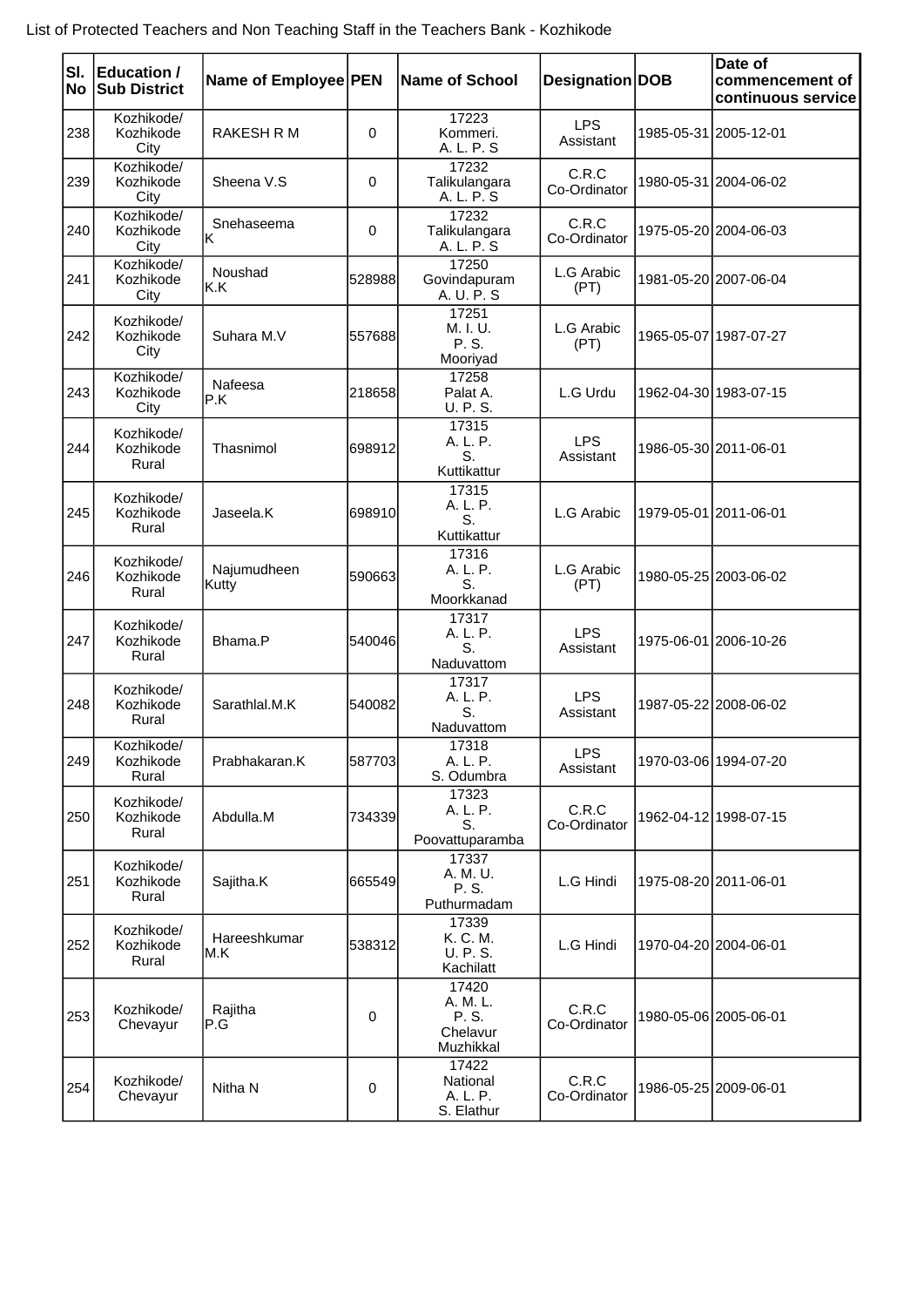| SI.<br>No | <b>Education /</b><br><b>Sub District</b> | Name of Employee PEN        |        | <b>Name of School</b>                         | Designation   DOB                         | Date of<br>commencement of<br>continuous service |
|-----------|-------------------------------------------|-----------------------------|--------|-----------------------------------------------|-------------------------------------------|--------------------------------------------------|
| 255       | Kozhikode/<br>Chevayur                    | Ambili. S                   | 560689 | 17423<br>H. I. L.<br>P. S.<br>Eranhikal       | LPS<br>Assistant                          | 1981-05-05 2002-06-26                            |
| 256       | Kozhikode/<br>Chevayur                    | Rafeeque.<br>T.P            | 560842 | 17423<br>H. I. L.<br>P. S.<br>Eranhikal       | <b>LPS</b><br>Assistant                   | 1982-10-22 2004-07-14                            |
| 257       | Kozhikode/<br>Chevayur                    | Muhammed<br>Basheer.<br>M.T | 559330 | 17426<br>A. L. P.<br>S.<br>Karannur           | L.G Arabic                                | 1961-08-01 1987-07-15                            |
| 258       | Kozhikode/<br>Chevayur                    | Greeshma.<br>V.K            | 548693 | 17427<br>A. L. P.<br>S. Makkada               | <b>LPS</b><br>Assistant                   | 1980-05-30 2008-06-02                            |
| 259       | Kozhikode/<br>Chevayur                    | Ayisha E                    | 0      | 17446<br>A. M. L.<br>P. S.<br>Poolakkadavu    | C.R.C<br>Co-Ordinator                     | 1968-04-04 2004-07-01                            |
| 260       | Kozhikode/<br>Chevayur                    | Kumari K                    | 543179 | 17453<br>A. U. P.<br>S.<br>Makkancheri        | <b>UPS</b><br>Assistant                   | 1968-03-31 0000-00-00                            |
| 261       | Kozhikode/<br>Chevayur                    | Sasi Kumar<br>P             | 543201 | 17453<br>A. U. P.<br>S.<br>Makkancheri        | <b>UPS</b><br>Assistant                   | 1967-05-30 1993-06-25                            |
| 262       | Kozhikode/<br>Chevayur                    | Rajesh<br>lkumar            | 543223 | 17453<br>A. U. P.<br>S.<br>Makkancheri        | <b>UPS</b><br>Assistant                   | 1970-05-30 1997-06-10                            |
| 263       | Kozhikode/<br>Chevayur                    | Suresh<br>Kumar E           | 543290 | 17453<br>A. U. P.<br>S.<br>Makkancheri        | Physical<br>Education<br>Teacher<br>(U.P) | 1962-02-02 1986-07-19                            |
| 264       | Kozhikode/<br>Chevayur                    | Gangadevi                   | 663331 | 17455<br>B. E. M.<br>U. P. S.<br>Puthiyangadi | L.G Urdu                                  | 1961-04-20 1984-07-30                            |
| 265       | Kozhikode/<br>Chevayur                    | Renjini A<br>Κ              | 520069 | 17457<br>A. U. P.<br>S.<br>Chevayur           | <b>UPS</b><br>Assistant                   | 1969-03-04 2006-06-05                            |
| 266       | Kozhikode/<br>Chevayur                    | Susmitha<br>A. K            | 520034 | 17457<br>A. U. P.<br>S.<br>Chevayur           | <b>UPS</b><br>Assistant                   | 1974-03-12 2006-06-12                            |
| 267       | Kozhikode/<br>Chevayur                    | Sherina K<br>ΙK             | 520046 | 17457<br>A. U. P.<br>S.<br>Chevayur           | <b>UPS</b><br>Assistant                   | 1972-04-20 2009-06-01                            |
| 268       | Kozhikode/<br>Chevayur                    | Dhanya A.V                  | 539399 | 17461<br>A. U. P.<br>S.<br>Kirallur           | C.R.C<br>Co-Ordinator                     | 1980-10-15 2008-06-02                            |
| 269       | Kozhikode/<br>Chevayur                    | Sudeeshnan.E                | 539372 | 17461<br>A. U. P.<br>S.<br>Kirallur           | <b>UPS</b><br>Assistant                   | 1965-05-30 2002-06-05                            |
| 270       | Kozhikode/<br>Chevayur                    | Sudev.B                     | 539378 | 17461<br>A. U. P.<br>S.<br>Kirallur           | <b>LPS</b><br>Assistant                   | 1981-02-16 2002-06-27                            |
| 271       | Kozhikode/<br>Chevayur                    | Biju. A.P                   | 539381 | 17461<br>A. U. P.<br>S.<br>Kirallur           | <b>LPS</b><br>Assistant                   | 1979-01-22 2004-10-15                            |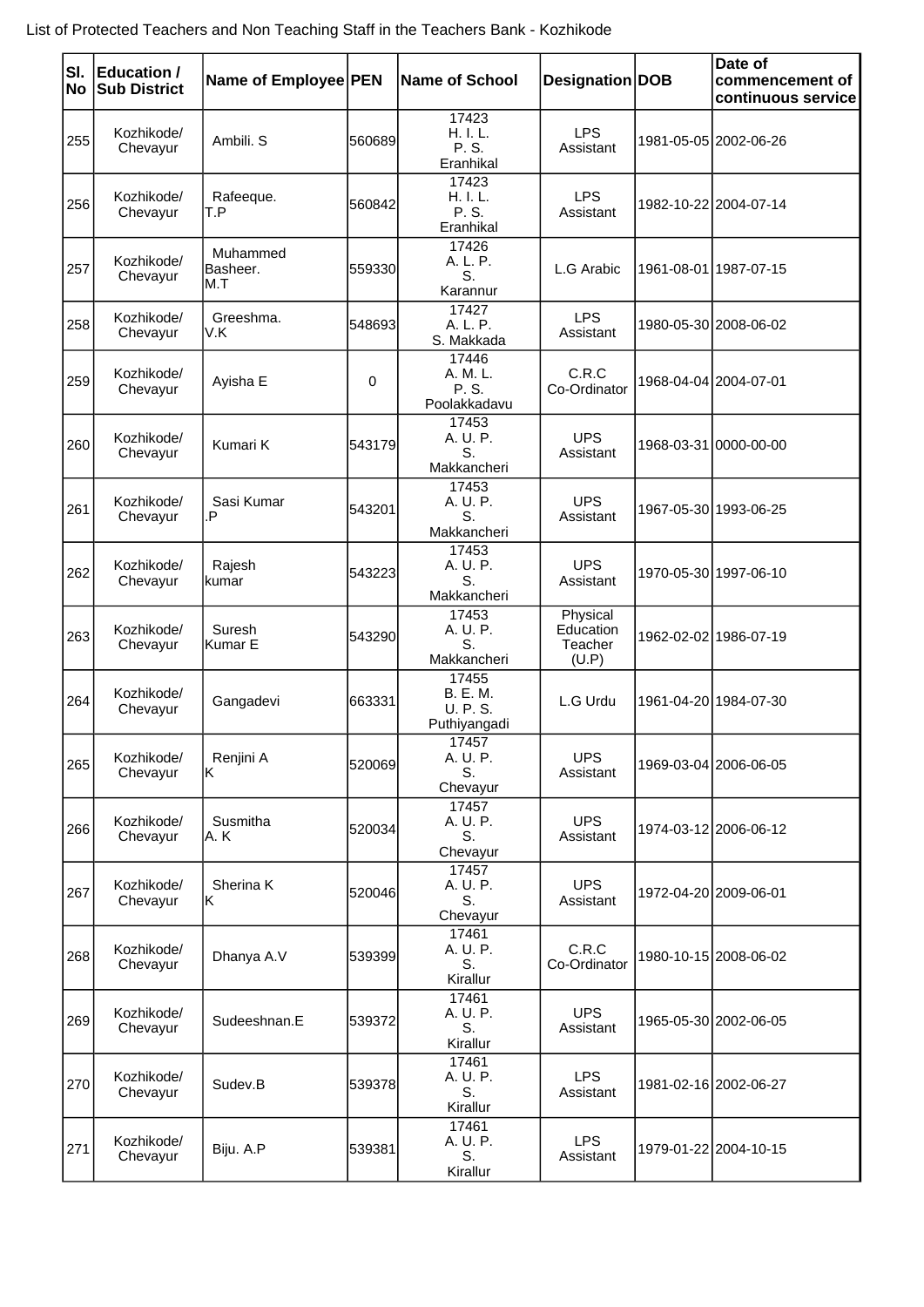| SI.<br>No | Education /<br><b>Sub District</b> | Name of Employee PEN          |        | <b>Name of School</b>                                               | Designation   DOB                         |                       | Date of<br>commencement of<br>continuous service |
|-----------|------------------------------------|-------------------------------|--------|---------------------------------------------------------------------|-------------------------------------------|-----------------------|--------------------------------------------------|
| 272       | Kozhikode/<br>Chevayur             | Beena K                       | 540906 | 17462<br>A. U. P.<br>S.<br>Kottooli                                 | <b>UPS</b><br>Assistant                   |                       | 1970-05-20 1994-06-06                            |
| 273       | Kozhikode/<br>Chevayur             | Aboobacker.<br>κ              | 541530 | 17470<br>A. U. P.<br>S.<br>Chelannur                                | L.G Urdu                                  |                       | 1961-05-15 1984-08-09                            |
| 274       | Kozhikode/<br>Chevayur             | Geetha<br>Devi.K              | 542548 | 17474<br>MATHRUBANDHU<br><b>VIDYASALA</b><br>A.U.P<br><b>SCHOOL</b> | <b>UPS</b><br>Assistant                   |                       | 1970-05-28 1998-06-05                            |
| 275       | Kozhikode/<br>Chevayur             | Sasi<br>Kumar <sub>.K.N</sub> | 542534 | 17474<br>MATHRUBANDHU<br>VIDYASALA<br>A.U.P<br><b>SCHOOL</b>        | <b>UPS</b><br>Assistant                   | 1967-02-04 1992-06-01 |                                                  |
| 276       | Kozhikode/<br>Chevayur             | Shibu.T.K                     | 542567 | 17474<br>MATHRUBANDHU<br>VIDYASALA<br>A.U.P<br><b>SCHOOL</b>        | <b>UPS</b><br>Assistant                   |                       | 1973-05-30 2002-06-05                            |
| 277       | Kozhikode/<br>Chevayur             | Prakasan.E.M                  | 542587 | 17474<br>MATHRUBANDHU<br>VIDYASALA<br>A.U.P<br><b>SCHOOL</b>        | <b>UPS</b><br>Assistant                   |                       | 1968-05-25 2004-06-02                            |
| 278       | Kozhikode/<br>Chevayur             | Baiju.M.K                     | 542608 | 17474<br>MATHRUBANDHU<br>VIDYASALA<br>A.U.P<br><b>SCHOOL</b>        | L.G Hindi                                 |                       | 1974-05-31 2004-06-02                            |
| 279       | Kozhikode/<br>Chevayur             | Leena.K.G                     | 542594 | 17474<br><b>MATHRUBANDHU</b><br>VIDYASALA<br>A.U.P<br><b>SCHOOL</b> | C.R.C<br>Co-Ordinator                     |                       | 1976-05-15 2008-06-02                            |
| 280       | Kozhikode/<br>Chevayur             | Binu.T.T                      | 539266 | 17475<br>R. A. K.<br>M. A. U.<br>P. S.                              | L.G Hindi                                 |                       | 1974-04-25 2001-06-06                            |
| 281       | Kozhikode/<br>Chevayur             | Divya.K                       | 539261 | 17475<br>R. A. K.<br>M. A. U.<br>P. S.                              | <b>UPS</b><br>Assistant                   |                       | 1976-04-18 2006-06-05                            |
| 282       | Kozhikode/<br>Chevayur             | Abdul<br>latheef K            | 539274 | 17475<br>R. A. K.<br>M. A. U.<br>P. S.                              | Physical<br>Education<br>Teacher<br>(U.P) |                       | 1967-05-10 1990-07-06                            |
| 283       | Kozhikode/<br>Chevayur             | Pavithran.K                   | 559831 | 17476<br>Vijayalakshmi<br>A. U. P.<br>S.                            | <b>UPS</b><br>Assistant                   |                       | 1964-03-25 1993-07-09                            |
| 284       | Kozhikode/<br>Feroke               | Sathi.K                       | 556435 | 17517<br>Kadalundi<br>A. L. P.<br>S.                                | C.R.C<br>Co-Ordinator                     |                       | 1978-11-30 2007-11-13                            |
| 285       | Kozhikode/<br>Feroke               | Bavitha.T                     | 561998 | 17518<br>Kadalundi<br>A. M. L.<br>P. S.                             | C.R.C<br>Co-Ordinator                     |                       | 1974-01-06 2005-06-20                            |
| 286       | Kozhikode/<br>Feroke               | Haseena.N                     | 561991 | 17518<br>Kadalundi<br>A. M. L.<br>P. S.                             | <b>LPS</b><br>Assistant                   |                       | 1976-03-10 2005-06-01                            |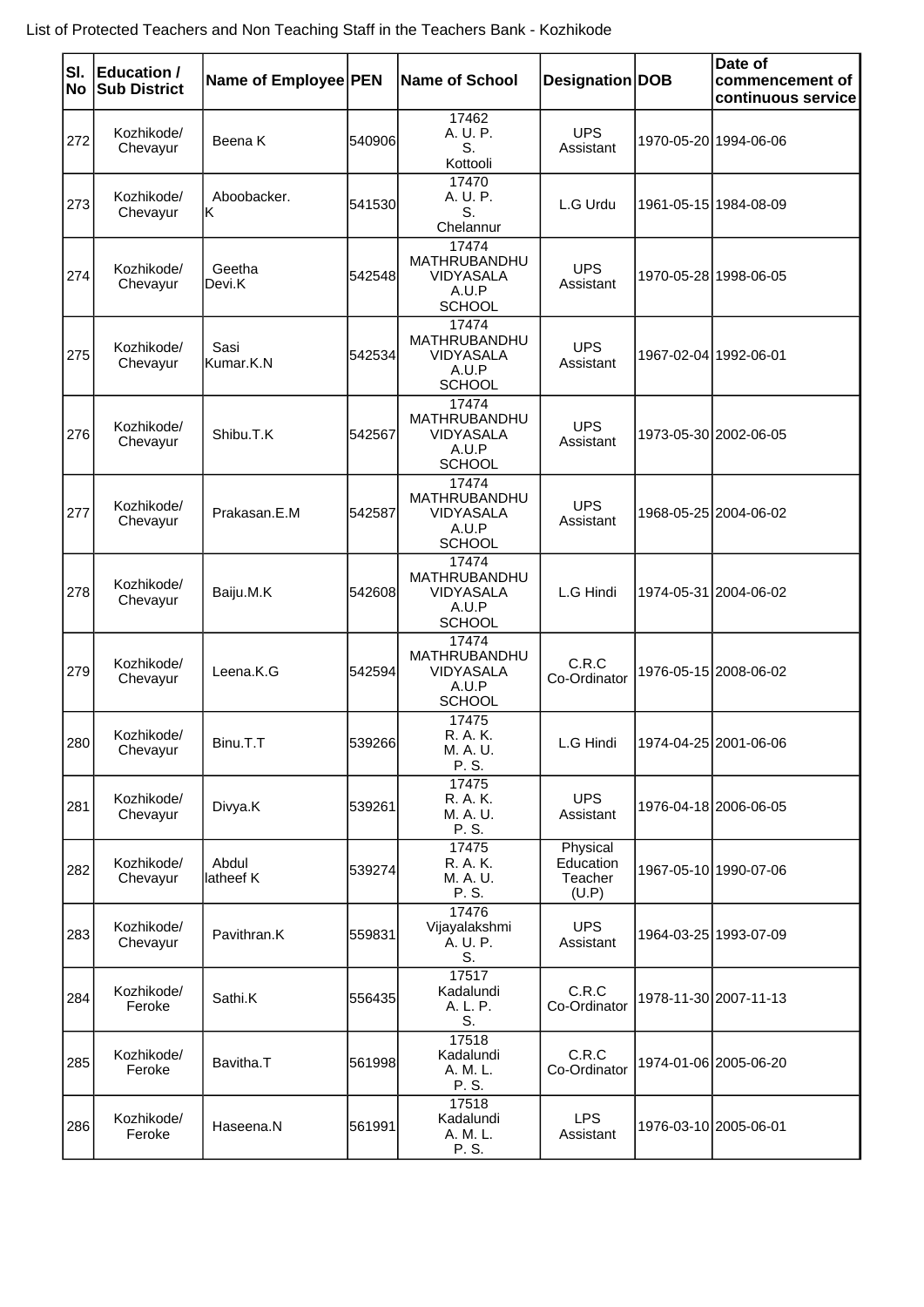| SI. | <b>Education /</b><br><b>No Sub District</b> | Name of Employee PEN           |        | <b>Name of School</b>                                                | Designation   DOB       | Date of<br>commencement of<br>continuous service |
|-----|----------------------------------------------|--------------------------------|--------|----------------------------------------------------------------------|-------------------------|--------------------------------------------------|
| 287 | Kozhikode/<br>Feroke                         | Mansoor.S                      | 561979 | 17518<br>Kadalundi<br>A. M. L.<br>P. S.                              | C.R.C<br>Co-Ordinator   | 1979-07-24 2004-07-01                            |
| 288 | Kozhikode/<br>Feroke                         | Ambikadevi.V.V                 | 561985 | 17518<br>Kadalundi<br>A. M. L.<br>P. S.                              | <b>LPS</b><br>Assistant | 1981-04-18 2004-07-12                            |
| 289 | Kozhikode/<br>Feroke                         | Deepa.M.P                      | 744411 | 17519<br>Karinkallai<br>A. L. P.<br>S.                               | C.R.C<br>Co-Ordinator   | 1981-05-31 2003-06-03                            |
| 290 | Kozhikode/<br>Feroke                         | Sabna R<br><b>Krishnan</b>     | 560085 | 17519<br>Karinkallai<br>A. L. P.<br>S.                               | <b>LPS</b><br>Assistant | 1975-11-18 2003-06-02                            |
| 291 | Kozhikode/<br>Feroke                         | Afthash.N                      | 0      | 17522<br>M. M. L.<br>P. S.<br>Chaliyam                               | C.R.C<br>Co-Ordinator   | 1982-05-11 2002-07-30                            |
| 292 | Kozhikode/<br>Feroke                         | Beena.K.P                      | 564297 | 17525<br>Padmaraj<br>A. L. P.<br>S. Mannur                           | <b>LPS</b><br>Assistant | 1968-05-31 2003-06-02                            |
| 293 | Kozhikode/<br>Feroke                         | Beena.N                        | 564292 | 17525<br>Padmaraj<br>A. L. P.<br>S. Mannur                           | <b>LPS</b><br>Assistant | 1971-05-25 1998-06-01                            |
| 294 | Kozhikode/<br>Feroke                         | Smitha.P                       | 736422 | 17537<br>Govindavilas<br>A. L. P. S<br>Naduvattam                    | C.R.C<br>Co-Ordinator   | 1980-04-20 2006-06-05                            |
| 295 | Kozhikode/<br>Feroke                         | Anwar<br>Zemeel.P.M            | 736421 | 17537<br>Govindavilas<br>A. L. P. S<br>Naduvattam                    | C.R.C<br>Co-Ordinator   | 1979-03-03 2006-10-26                            |
| 296 | Kozhikode/<br>Feroke                         | Anoop.K.C                      | 544699 | 17537<br>Govindavilas<br>A. L. P. S.<br>Naduvattam                   | <b>LPS</b><br>Assistant | 1983-05-30 2004-11-10                            |
| 297 | Kozhikode/<br>Feroke                         | Prasanth.M.R                   | 544690 | 17537<br>Govindavilas<br>A. L. P. S<br>Naduvattam                    | <b>LPS</b><br>Assistant | 1980-04-27 2002-06-17                            |
| 298 | Kozhikode/<br>Feroke                         | Byja.A                         | 544686 | 17537<br>Govindavilas<br>A. L. P. S<br>Naduvattam                    | <b>LPS</b><br>Assistant | 1967-05-17 1997-06-02                            |
| 299 | Kozhikode/<br>Feroke                         | Geetha.K.M                     | 560639 | 17546<br>Kadalundi<br>Sreedevi<br>A. U. P.<br>S.<br>Chaliyam<br>(PO) | C.R.C<br>Co-Ordinator   | 1972-05-15 2003-06-02                            |
| 300 | Kozhikode/<br>Feroke                         | Raji<br>Ramachandran<br>Nair.R | 560557 | 17546<br>Kadalundi<br>Sreedevi<br>A. U. P.<br>S.<br>Chaliyam<br>(PO) | <b>LPS</b><br>Assistant | 1975-11-28 2001-06-06                            |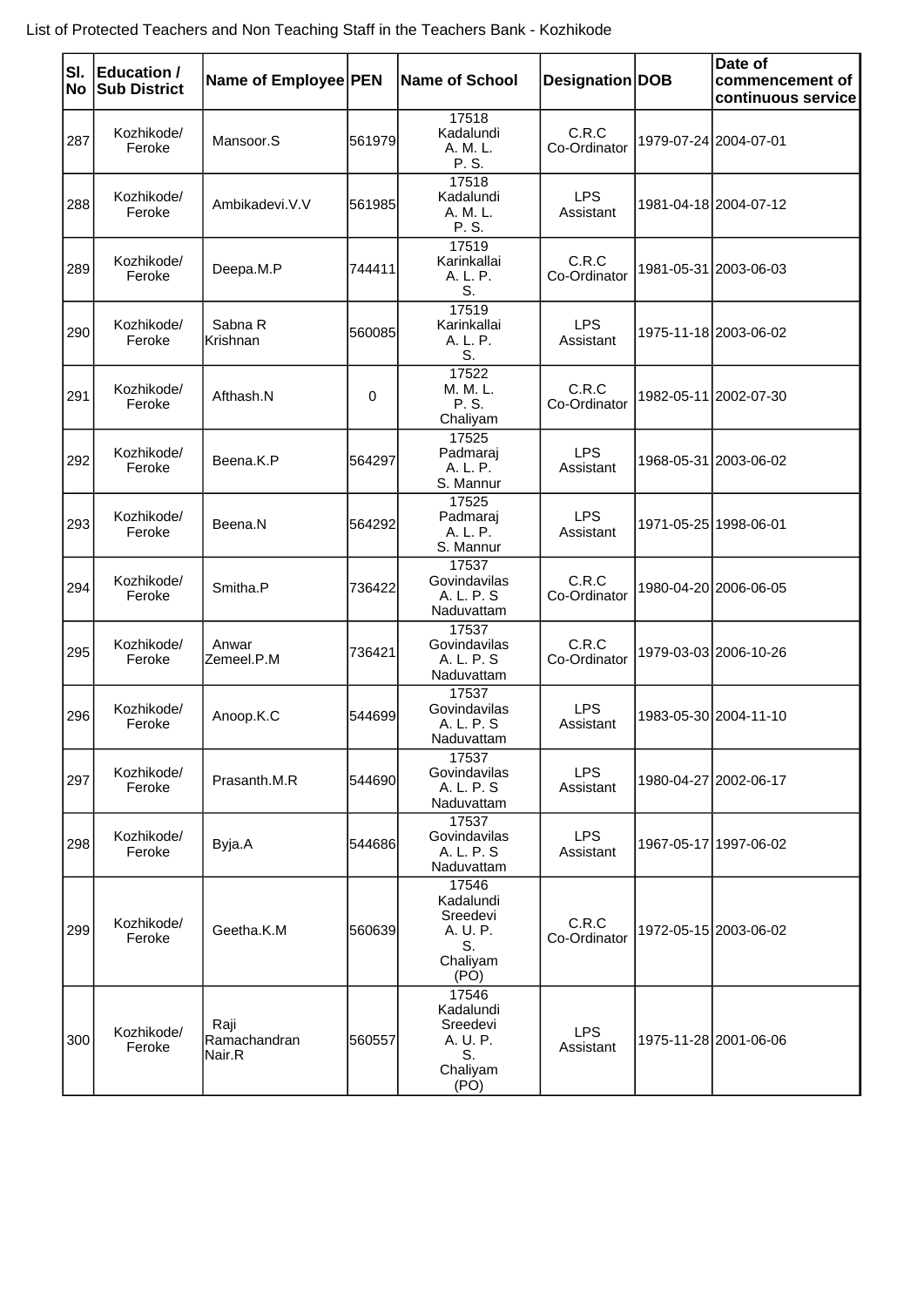| SI.<br><b>No</b> | Education /<br><b>Sub District</b> | Name of Employee PEN     |        | <b>Name of School</b>                                                | Designation DOB                | Date of<br>commencement of<br>continuous service |
|------------------|------------------------------------|--------------------------|--------|----------------------------------------------------------------------|--------------------------------|--------------------------------------------------|
| 301              | Kozhikode/<br>Feroke               | Sreejith.K               | 560521 | 17546<br>Kadalundi<br>Sreedevi<br>A. U. P.<br>S.<br>Chaliyam<br>(PO) | <b>UPS</b><br>Assistant        | 1975-05-30 1997-06-19                            |
| 302              | Kozhikode/<br>Feroke               | Bindu.A                  | 560537 | 17546<br>Kadalundi<br>Sreedevi<br>A. U. P.<br>S.<br>Chaliyam<br>(PO) | LPS<br>Assistant               | 1970-05-31 2000-06-05                            |
| 303              | Kozhikode/<br>Feroke               | Gireeshkumar<br>lPanikar | 560642 | 17546<br>Kadalundi<br>Sreedevi<br>A. U. P.<br>S.<br>Chaliyam<br>(PO) | L.G<br>Sanskrit                | 1972-05-30 2002-06-05                            |
| 304              | Kozhikode/<br>Feroke               | Khadeeja<br>Naseera.P.P  | 561424 | 17546<br>Kadalundi<br>Sreedevi<br>A. U. P.<br>S.<br>Chaliyam<br>(PO) | L.G Arabic                     | 1987-05-18 2005-07-01                            |
| 305              | Kozhikode/<br>Feroke               | Rasiyamol.V.V            | 568308 | 17550<br>Nallur<br>East A. U.<br>P. S.<br>Perumugham                 | L.G Arabic                     | 1974-06-01 1999-11-01                            |
| 306              | Kozhikode/<br>Feroke               | Mayaja.V                 | 693258 | 17550<br>Nallur<br>East A. U.<br>P. S.<br>Perumugham                 | <b>UPS</b><br>Assistant        | 1973-05-25 2011-06-01                            |
| 307              | Kozhikode/<br>Feroke               | Salini.G                 | 548078 | 17555<br>Ganapat A.<br>U. P. S.<br>Karinkallai                       | L.G Hindi                      | 1967-05-23 1994-06-06                            |
| 308              | Kozhikode/<br>Feroke               | Mini.K                   | 548050 | 17555<br>Ganapat A.<br>U. P. S.<br>Karinkallai                       | <b>UPS</b><br>Assistant        | 1981-04-15 2008-06-02                            |
| 309              | Kozhikode/<br>Feroke               | Shajitha<br>V.K          | 789944 | 17563<br>Calicut H.<br>S. S. For<br>Handicapped,<br>Kolathara        | <b>LPS</b><br>Assistant        | 1976-08-29 2008-01-16                            |
| 310              | Kozhikode/<br>Kozhikode<br>Rural   | Abdul<br>Majeed.V        | 590047 | 17801<br>RAHMANIYA<br><b>SCHOOL FOR</b><br>HANDICAPPED,<br>CALICUT-8 | Cook                           | 1967-04-08 1996-06-03                            |
| 311              | Kozhikode/<br>Kozhikode<br>Rural   | Safiya.K                 | 273311 | 17801<br>RAHMANIYA<br><b>SCHOOL FOR</b><br>HANDICAPPED,<br>CALICUT-8 | Special<br>School<br>Assistant | 1971-09-17 2003-12-01                            |
| 312              | Kozhikode/<br>Kozhikode<br>Rural   | Anwarali<br>pare         | 571737 | 17801<br>RAHMANIYA<br><b>SCHOOL FOR</b><br>HANDICAPPED,<br>CALICUT-8 | Special<br>School<br>Assistant | 1971-05-06 1997-07-28                            |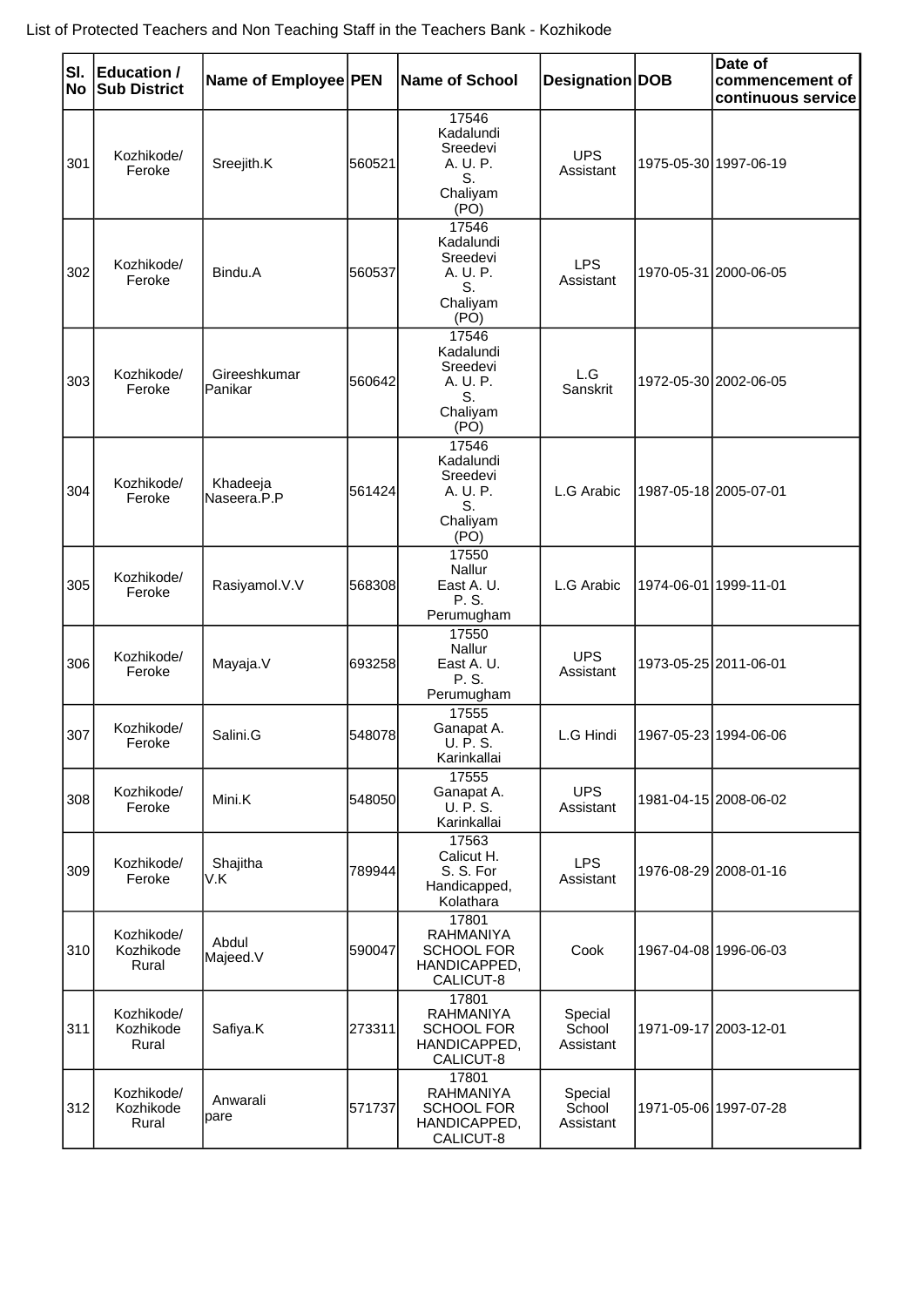| SI.<br>No | <b>Education /</b><br><b>Sub District</b> | Name of Employee PEN   |             | <b>Name of School</b>                                                       | Designation DOB                |                       | Date of<br>commencement of<br>continuous service |
|-----------|-------------------------------------------|------------------------|-------------|-----------------------------------------------------------------------------|--------------------------------|-----------------------|--------------------------------------------------|
| 313       | Kozhikode/<br>Kozhikode<br>Rural          | Saliha<br>lBeevi.C.K   | 567354      | 17801<br><b>RAHMANIYA</b><br><b>SCHOOL FOR</b><br>HANDICAPPED,<br>CALICUT-8 | Special<br>School<br>Assistant | 1974-05-30 1999-06-01 |                                                  |
| 314       | Kozhikode/<br>Kozhikode<br>Rural          | Mohammed.P.T           | 217470      | 17801<br>RAHMANIYA<br><b>SCHOOL FOR</b><br>HANDICAPPED,<br>CALICUT-8        | Special<br>School<br>Assistant |                       | 1971-05-06 2000-06-05                            |
| 315       | Kozhikode/<br>Kozhikode<br>Rural          | Nusaiba.M              | 217480      | 17801<br>RAHMANIYA<br><b>SCHOOL FOR</b><br>HANDICAPPED,<br>CALICUT-8        | Special<br>School<br>Assistant |                       | 1968-05-31 2000-06-06                            |
| 316       | Kozhikode/<br>Kozhikode<br>Rural          | Kadeeja<br>Beegum      | 217476      | 17801<br>RAHMANIYA<br><b>SCHOOL FOR</b><br>HANDICAPPED,<br>CALICUT-8        | Special<br>School<br>Assistant |                       | 1972-05-22 2000-06-07                            |
| 317       | Kozhikode/<br>Kozhikode<br>Rural          | Faisel.T               | 274089      | 17801<br>RAHMANIYA<br><b>SCHOOL FOR</b><br>HANDICAPPED.<br>CALICUT-8        | Special<br>School<br>Assistant | 1972-02-12 2001-01-01 |                                                  |
| 318       | Kozhikode/<br>Kozhikode<br>Rural          | Hubburahman            | 273044      | 17801<br>RAHMANIYA<br><b>SCHOOL FOR</b><br>HANDICAPPED,<br>CALICUT-8        | Special<br>School<br>Assistant |                       | 1975-05-31 2001-08-16                            |
| 319       | Kozhikode/<br>Kozhikode<br>Rural          | Abdul<br>Saleem.M      | 273942      | 17801<br>RAHMANIYA<br><b>SCHOOL FOR</b><br>HANDICAPPED,<br>CALICUT-8        | Cook                           | 1969-05-25 2005-12-01 |                                                  |
| 320       | Thamarassery/<br>Perambra                 | Sreejesh<br>P.M        | 658907      | 47020<br>NADUVANNUR<br><b>HSS</b><br>VAKAYAD                                | H.S.A<br>(Maths)               | 1977-06-01 2001-08-01 |                                                  |
| 321       | Thamarassery/<br>Perambra                 | Anusha VKK             | 658925      | 47020<br><b>NADUVANNUR</b><br><b>HSS</b><br>VAKAYAD                         | H.S.A<br>(Malayalam)           |                       | 1981-06-01 2010-06-01                            |
| 322       | Thamarassery/<br>Perambra                 | Sajeef M.K             | 681483      | 47020<br>NADUVANNUR<br><b>HSS</b><br>VAKAYAD                                | H.S.A<br>(English)             |                       | 1982-11-25 2011-06-01                            |
| 323       | Thamarassery/<br>Perambra                 | Beena<br>Parayarukandy | 219417      | 47020<br><b>NADUVANNUR</b><br><b>HSS</b><br>VAKAYAD                         | H.S.A<br>(P.S)                 |                       | 1975-04-27 2006-06-05                            |
| 324       | Thamarassery/<br><b>Balussery</b>         | Nishi<br>Kumari        | 220548      | 47024<br><b>KUTTAMBOOR</b><br><b>HS</b>                                     | H.S.A<br>(P.S)                 |                       | 1961-07-30 1996-08-14                            |
| 325       | Thamarassery/<br><b>Balussery</b>         | Suresh<br>Kumar V. G   | 0           | 47024<br><b>KUTTAMBOOR</b><br>HS                                            | C.R.C<br>Co-Ordinator          |                       | 1971-04-20 1998-05-28                            |
| 326       | Thamarassery/<br><b>Balussery</b>         | Manoj<br>Kumar P.<br>V | 0           | 47024<br><b>KUTTAMBOOR</b><br>HS                                            | C.R.C<br>Co-Ordinator          |                       | 1966-05-30 1998-09-25                            |
| 327       | Thamarassery/<br><b>Balussery</b>         | Nisha P M              | $\mathbf 0$ | 47024<br><b>KUTTAMBOOR</b><br>HS                                            | C.R.C<br>Co-Ordinator          |                       | 1974-05-15 2000-08-24                            |
| 328       | Thamarassery/<br>Balussery                | Saleena<br>P.C         | 220590      | 47024<br><b>KUTTAMBOOR</b><br>HS                                            | H.S.A<br>(SS)                  |                       | 1975-05-31   1997-06-02                          |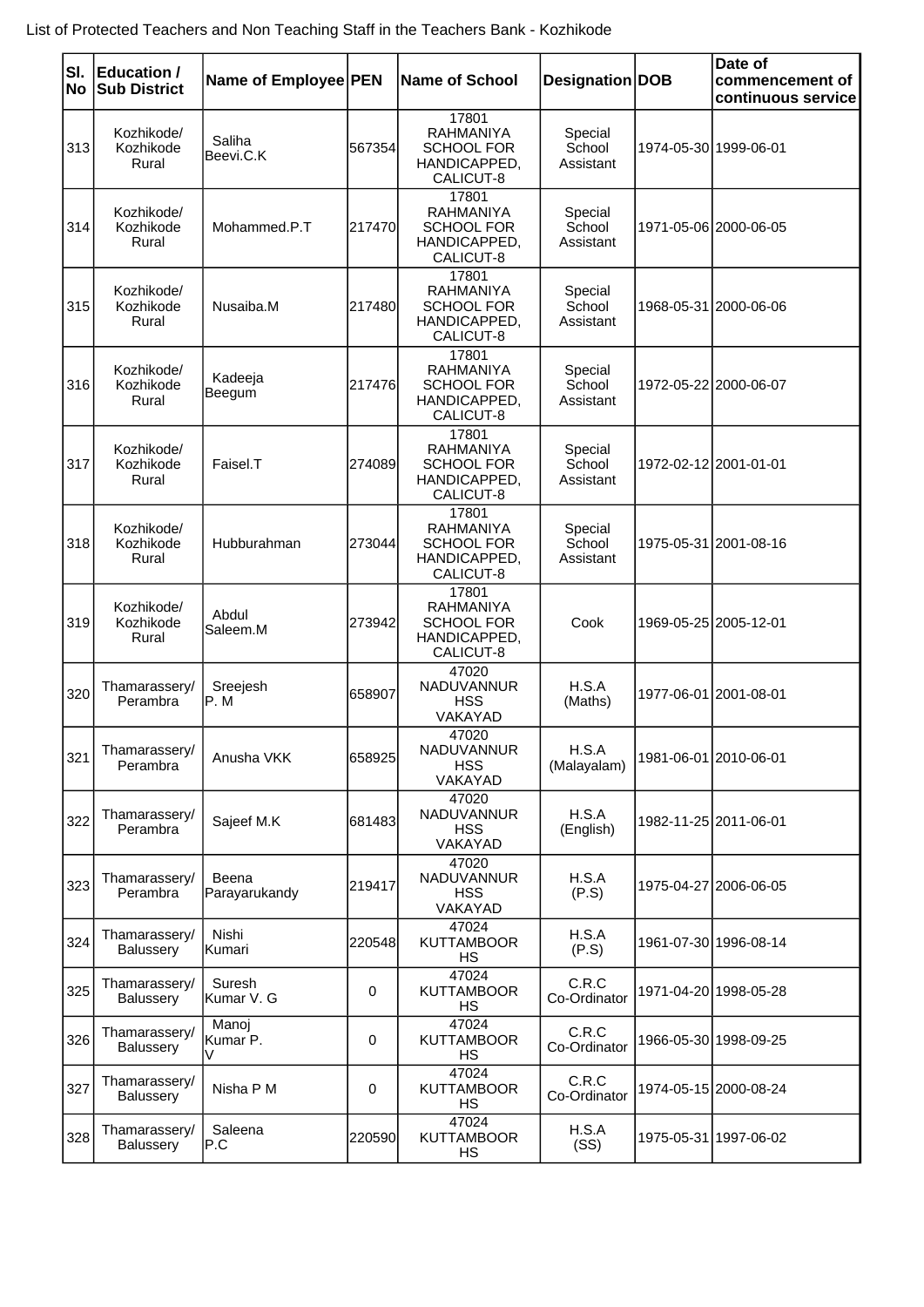| SI.<br><b>No</b> | <b>Education /</b><br><b>Sub District</b> | Name of Employee PEN      |          | <b>Name of School</b>                                 | Designation DOB                  | Date of<br>commencement of<br>continuous service |
|------------------|-------------------------------------------|---------------------------|----------|-------------------------------------------------------|----------------------------------|--------------------------------------------------|
| 329              | Thamarassery/<br><b>Balussery</b>         | Subitha K                 | $\Omega$ | 47024<br><b>KUTTAMBOOR</b><br>HS                      | C.R.C<br>Co-Ordinator            | 1971-06-01 2012-06-26                            |
| 330              | Thamarassery/<br><b>Balussery</b>         | Zuhair T.P                | 0        | 47024<br><b>KUTTAMBOOR</b><br><b>HS</b>               | C.R.C<br>Co-Ordinator            | 1972-06-01 2012-06-27                            |
| 331              | Thamarassery/<br><b>Balussery</b>         | Mini P.S                  | 0        | 47024<br><b>KUTTAMBOOR</b><br>HS                      | H.S.A<br>(Malayalam)             | 1965-08-24 1993-06-07                            |
| 332              | Thamarassery/<br><b>Balussery</b>         | Chithra<br>O.P            | 216180   | 47024<br><b>KUTTAMBOOR</b><br>НS                      | H.S.A<br>(Malayalam)             | 1970-05-28 1995-06-05                            |
| 333              | Thamarassery/<br><b>Balussery</b>         | Iqbal<br>T.P.C            | 0        | 47024<br><b>KUTTAMBOOR</b><br><b>HS</b>               | H.S.A<br>(Hindi)                 | 1965-05-07 1999-06-14                            |
| 334              | Thamarassery/<br><b>Balussery</b>         | Radahakrishnan<br>Koroth  | 0        | 47024<br><b>KUTTAMBOOR</b><br>HS                      | C.R.C<br>Co-Ordinator            | 1967-05-20 2012-06-28                            |
| 335              | Thamarassery/<br><b>Balussery</b>         | Narayanan<br>P.C          | 740197   | 47024<br><b>KUTTAMBOOR</b><br>HS                      | <b>Music</b><br>Teacher<br>(H.S) | 1965-05-20 2012-08-25                            |
| 336              | Thamarassery/<br><b>Balussery</b>         | Murali<br>K.K             | 220205   | 47024<br><b>KUTTAMBOOR</b><br>НS                      | FT Menial                        | 1971-04-10 1992-10-19                            |
| 337              | Thamarassery/<br><b>Balussery</b>         | <b>Bindu S</b><br>Krishna | $\Omega$ | 47024<br><b>KUTTAMBOOR</b><br><b>HS</b>               | H.S.A<br>(NS)                    | 1971-05-3111995-06-05                            |
| 338              | Thamarassery/<br><b>Balussery</b>         | Pushpalatha.<br>V.K       | 219052   | 47025<br><b>PAVANDOOR</b><br><b>HSS</b>               | H.S.A<br>(Malayalam)             | 1970-05-2711993-06-15                            |
| 339              | Thamarassery/<br><b>Balussery</b>         | Pushpalatha.<br>E.P       | 219034   | 47025<br><b>PAVANDOOR</b><br><b>HSS</b>               | H.S.A<br>(Malayalam)             | 1964-05-30 1994-06-06                            |
| 340              | Thamarassery/<br><b>Balussery</b>         | <b>Bindu K</b>            | 219047   | 47025<br><b>PAVANDOOR</b><br><b>HSS</b>               | H.S.A<br>(P.S)                   | 1969-05-31 1996-06-03                            |
| 341              | Thamarassery/<br>Balussery                | Vinod<br>Kumar V.<br>Κ    | 729832   | 47025<br><b>PAVANDOOR</b><br><b>HSS</b>               | C.R.C<br>Co-Ordinator            | 1970-05-31 1998-06-08                            |
| 342              | Thamarassery/<br><b>Balussery</b>         | Praseela<br>Κ             | 729983   | 47025<br><b>PAVANDOOR</b><br><b>HSS</b>               | C.R.C<br>Co-Ordinator            | 1968-04-05 2012-06-28                            |
| 343              | Thamarassery/<br>Balussery                | Vinodan<br>A.K            | 731271   | 47025<br><b>PAVANDOOR</b><br><b>HSS</b>               | C.R.C<br>Co-Ordinator            | 1967-05-14 1998-12-14                            |
| 344              | Thamarassery/<br>Balussery                | Nirmala<br>Devi P         | 0        | 47025<br><b>PAVANDOOR</b><br><b>HSS</b>               | Sewing<br>Teacher<br>(H.S)       | 1960-12-10 1984-07-31                            |
| 345              | Thamarassery/<br>Perambra                 | Chandrika<br>P            | 221100   | 47030<br><b>KOOTHALI</b><br><b>VHSS</b>               | Craft<br>Teacher<br>(H.S)        | 1962-07-30 1985-07-29                            |
| 346              | Thamarassery/<br>Perambra                 | Prasanna<br>P             | 220490   | 47030<br><b>KOOTHALI</b><br><b>VHSS</b>               | H.S.A<br>(Maths)                 | 1965-04-03 1993-07-06                            |
| 347              | Thamarassery/<br>Perambra                 | Jolly C.P                 | 220530   | 47030<br><b>KOOTHALI</b><br><b>VHSS</b>               | C.R.C<br>Co-Ordinator            | 1968-01-05 1998-01-05                            |
| 348              | Thamarassery/<br>Mukkam                   | Jose K.J                  | 217358   | 47041<br>St.<br>Sebastian's<br><b>HS</b><br>Punnakkal | H.S.A<br>(P.S)                   | 1967-05-26 1990-06-04                            |
| 349              | Thamarassery/<br>Mukkam                   | Johnson<br>Thomas         | 217369   | 47043<br>St. Thomas<br><b>HS</b><br>Thottumukkam      | H.S.A<br>(Malayalam)             | 1962-07-31 1992-07-29                            |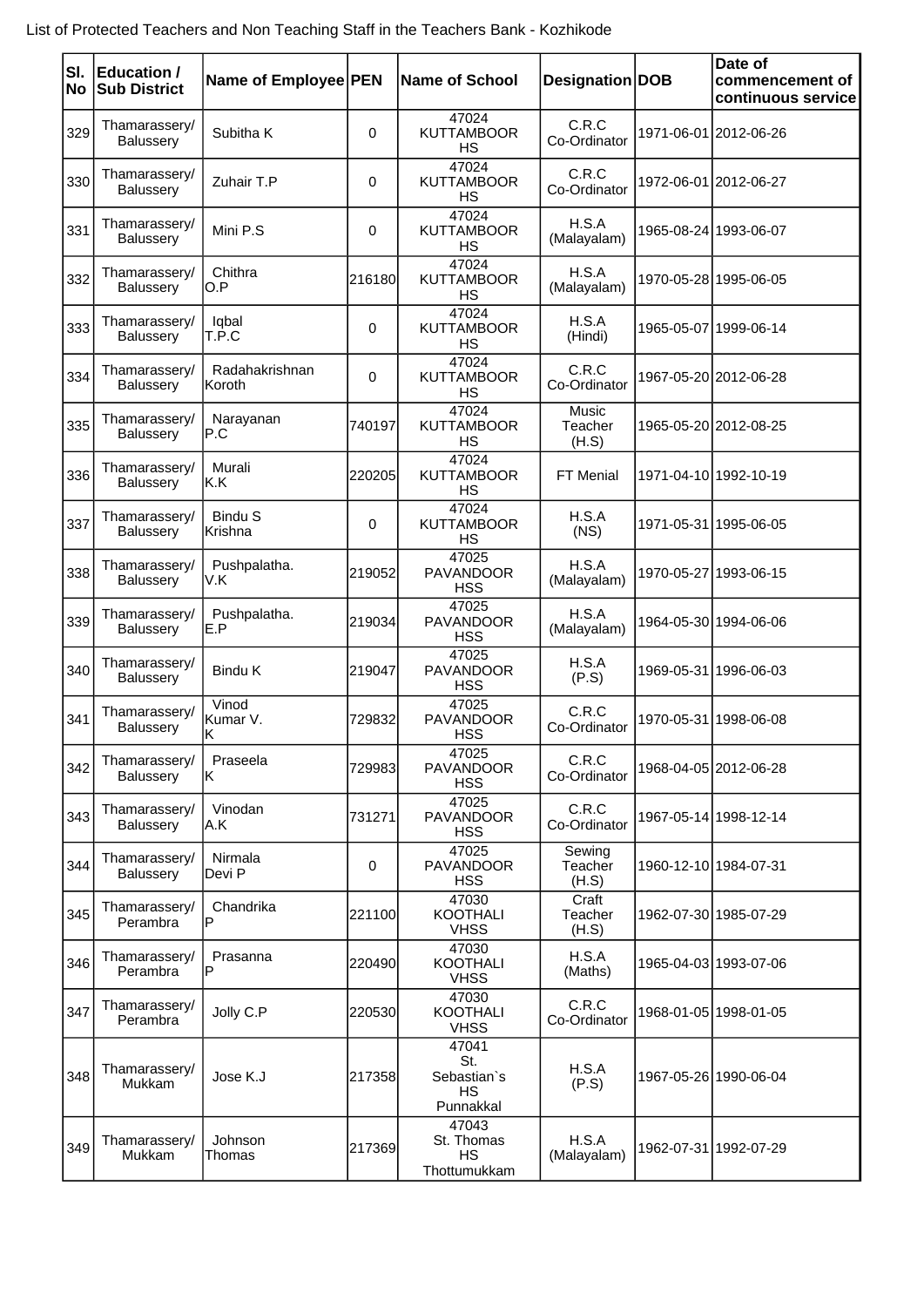| SI.<br>No | Education /<br><b>Sub District</b> | Name of Employee PEN |        | <b>Name of School</b>                              | Designation   DOB         | Date of<br>commencement of<br>continuous service |
|-----------|------------------------------------|----------------------|--------|----------------------------------------------------|---------------------------|--------------------------------------------------|
| 350       | Thamarassery/<br>Mukkam            | Misha<br>Joseph P    | 736142 | 47043<br>St. Thomas<br>НS<br>Thottumukkam          | H.S.A<br>(Hindi)          | 1982-05-02 2013-06-03                            |
| 351       | Thamarassery/<br><b>Balussery</b>  | Sumathi.<br>K.G      | 0      | 47049<br>PALORA HSS<br><b>ULLIYERI</b>             | C.R.C<br>Co-Ordinator     | 1969-05-10 2003-06-02                            |
| 352       | Thamarassery/<br>Mukkam            | Anil<br>Shekar       | 217961 | 47067<br><b>VMHMHS</b><br>Anayamkunnu              | H.S.A<br>(P.S)            | 1971-12-29 1997-06-19                            |
| 353       | Thamarassery/<br>Mukkam            | Girija K             | 217926 | 47067<br><b>VMHMHS</b><br>Anayamkunnu              | H.S.A<br>(Maths)          | 1964-05-26 1992-06-15                            |
| 354       | Thamarassery/<br>Mukkam            | Abraham<br>Wilson    | 217832 | 47067<br><b>VMHMHS</b><br>Anayamkunnu              | H.S.A<br>(SS)             | 1965-01-29 1991-07-10                            |
| 355       | Thamarassery/<br>Mukkam            | Sajeena K            | 734307 | 47067<br><b>VMHMHS</b><br>Anayamkunnu              | H.S.A<br>(Malayalam)      | 1974-05-20 1999-08-09                            |
| 356       | Thamarassery/<br>Mukkam            | Prasanna<br>Kumari   | 217940 | 47067<br><b>VMHMHS</b><br>Anayamkunnu              | Music<br>Teacher<br>(H.S) | 1968-05-31 1992-06-01                            |
| 357       | Thamarassery/<br>Mukkam            | Majeed M.P           | 216258 | 47067<br><b>VMHMHS</b><br>Anayamkunnu              | <b>UPS</b><br>Assistant   | 1966-05-31 1988-06-01                            |
| 358       | Thamarassery/<br>Mukkam            | Abdul<br>Salam K     | 218097 | 47067<br><b>VMHMHS</b><br>Anayamkunnu              | <b>UPS</b><br>Assistant   | 1965-01-01   1988-07-04                          |
| 359       | Thamarassery/<br>Mukkam            | Mujeeb               | 217978 | 47067<br><b>VMHMHS</b><br>Anayamkunnu              | <b>UPS</b><br>Assistant   | 1972-05-27 1993-06-07                            |
| 360       | Thamarassery/<br>Mukkam            | Manoj<br>Kumar K     | 218127 | 47067<br><b>VMHMHS</b><br>Anayamkunnu              | C.R.C<br>Co-Ordinator     | 1968-05-20 1993-06-21                            |
| 361       | Thamarassery/<br>Mukkam            | Mufsira E            | 217825 | 47067<br><b>VMHMHS</b><br>Anayamkunnu              | <b>UPS</b><br>Assistant   | 1973-05-22 1994-06-06                            |
| 362       | Thamarassery/<br>Mukkam            | Abdul<br>Rafeeq P.T  | 0      | 47089<br><b>MKH MMO</b><br><b>HSS</b><br>Manassery | C.R.C<br>Co-Ordinator     | 1982-05-31 2008-06-02                            |
| 363       | Thamarassery/<br>Mukkam            | Shameela M           | 0      | 47089<br><b>MKH MMO</b><br><b>HSS</b><br>Manassery | <b>UPS</b><br>Assistant   | 1986-04-04 2007-06-12                            |
| 364       | Thamarassery/<br><b>Balussery</b>  | Jyothi M             | 223882 | 47111<br><b>AMHS</b><br><b>POOVAMBAYI</b>          | H.S.A<br>(P.S)            | 1973-05-30 2007-06-04                            |
| 365       | Thamarassery/<br><b>Balussery</b>  | Asmila P             | 666658 | 47111<br><b>AMHS</b><br><b>POOVAMBAYI</b>          | FT Menial                 | 1982-02-07 2011-04-01                            |
| 366       | Thamarassery/<br>Kunnamangalam K.M | AbdulRahiman         | 540738 | 47213<br><b>SGM ALPS</b><br>Karanthur              | L.G Arabic                | 1971-08-04 2004-06-02                            |
| 367       | Thamarassery/<br>Kunnamangalam     | Afsal, O.K           | 537663 | 47218<br><b>ALPS</b><br>Kuruvattur<br>West         | L.G Arabic<br>(PT)        | 1989-05-28 2009-06-01                            |
| 368       | Thamarassery/<br>Kunnamangalam     | Salini N.S           | 0      | 47219<br><b>AMLPS</b><br>Kuruvattur<br>West        | C.R.C<br>Co-Ordinator     | 1977-05-31 2001-06-06                            |
| 369       | Thamarassery/<br>Kunnamangalam     | Sudhalakshmi.P       | 544860 | 47224<br><b>AMLPS</b><br>Thathur                   | <b>LPS</b><br>Assistant   | 1967-05-30 1992-06-09                            |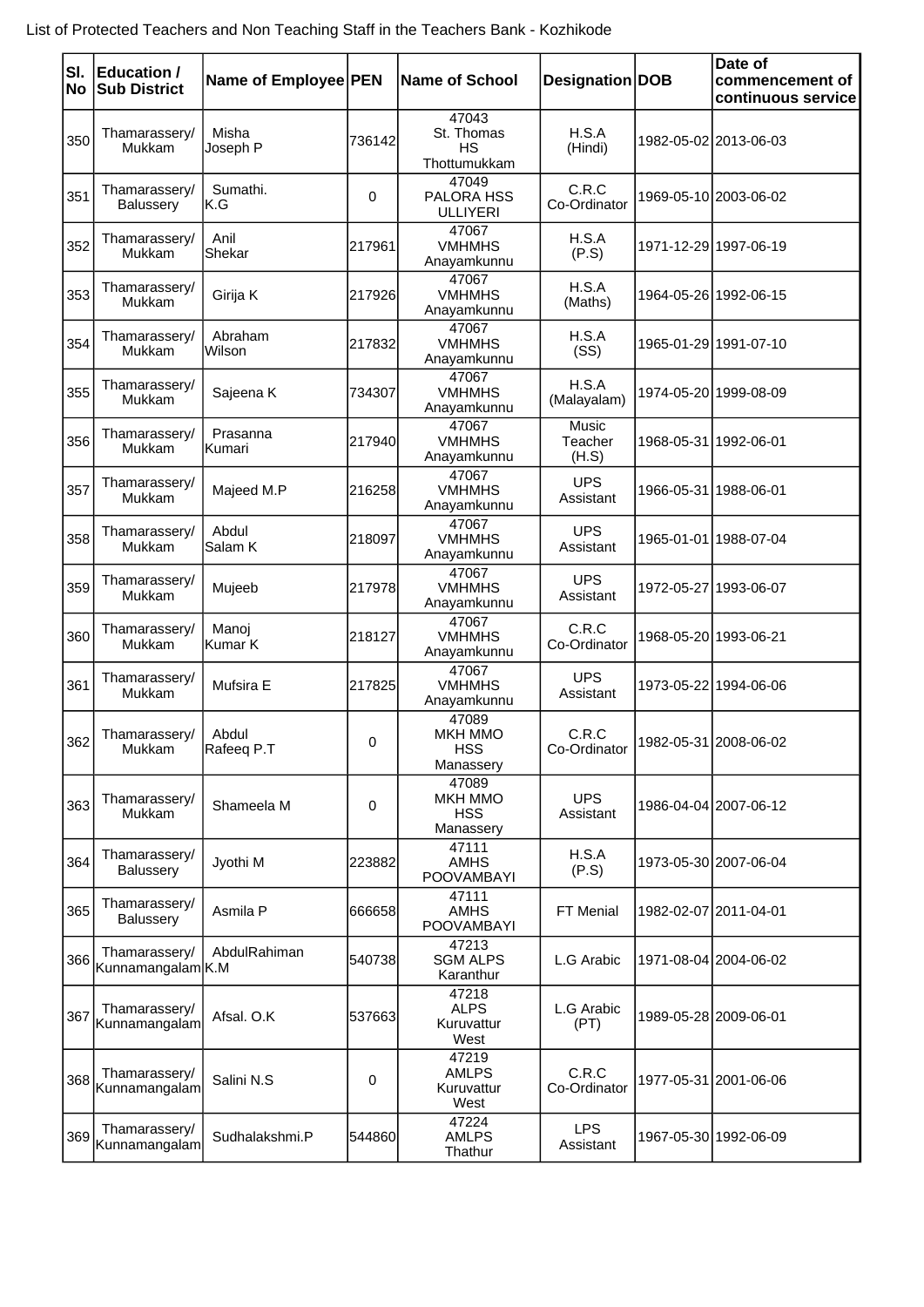| SI.<br>No | <b>Education /</b><br><b>Sub District</b>      | Name of Employee PEN |        | <b>Name of School</b>                         | Designation DOB         | Date of<br>commencement of<br>continuous service |
|-----------|------------------------------------------------|----------------------|--------|-----------------------------------------------|-------------------------|--------------------------------------------------|
| 370       | Thamarassery/<br>Kunnamangalam                 | Santhakumari.P.T     | 216162 | 47224<br><b>AMLPS</b><br>Thathur              | <b>LPS</b><br>Assistant | 1969-05-05 1991-12-04                            |
| 371       | Thamarassery/<br>Kunnamangalam                 | Shaji M.P            | 664948 | 47228<br><b>ALPS Polur</b>                    | <b>LPS</b><br>Assistant | 1978-03-30 2008-06-02                            |
| 372       | Thamarassery/<br>Kunnamangalam                 | Aboobacker.M         | 534205 | 47228<br><b>ALPS Polur</b>                    | L.G Arabic              | 1967-05-02 2000-07-15                            |
| 373       | Thamarassery/<br>KunnamangalamK                | AbdulHuck.           | 531205 | 47230<br><b>AUPS</b><br>Koozhakode            | L.G Arabic              | 1962-05-01 1983-07-18                            |
| 374       | Thamarassery/<br>Kunnamangalam                 | A.Bindu              | 510527 | 47232<br><b>AUPS</b><br>Kunnamangalam<br>East | <b>UPS</b><br>Assistant | 1969-03-28 1996-07-12                            |
| 375       | Thamarassery/<br>Kunnamangalam                 | K.Sudheerbabu        | 510841 | 47232<br><b>AUPS</b><br>Kunnamangalam<br>East | <b>UPS</b><br>Assistant | 1971-05-20 1996-07-19                            |
| 376       | Thamarassery/<br>Kunnamangalam                 | P. Geetha            | 511448 | 47232<br><b>AUPS</b><br>Kunnamangalam<br>East | <b>LPS</b><br>Assistant | 1971-01-31 1998-06-01                            |
| 377       | Thamarassery/<br>Kunnamangalam                 | A.Indu               | 511454 | 47232<br><b>AUPS</b><br>Kunnamangalam<br>East | <b>LPS</b><br>Assistant | 1975-03-09 1998-06-05                            |
| 378       | Thamarassery/<br>Kunnamangalam Augustine       | Biju                 | 511398 | 47232<br><b>AUPS</b><br>Kunnamangalam<br>East | C.R.C<br>Co-Ordinator   | 1973-02-28 1998-06-18                            |
| 379       | Thamarassery/<br>Kunnamangalam Kumar. K.C      | Sajeev               | 734267 | 47232<br><b>AUPS</b><br>Kunnamangalam<br>East | C.R.C<br>Co-Ordinator   | 1966-05-31 1999-06-01                            |
| 380       | Thamarassery/<br>Kunnamangalam                 | M.V Latha            | 539578 | 47237<br><b>AUPS</b><br>Pazhur                | <b>UPS</b><br>Assistant | 1963-03-22 1992-06-01                            |
|           | Thamarassery/<br>381 Kunnamangalam             | Sidhikath<br>M.A     | 539602 | 47237<br><b>AUPS</b><br>Pazhur                | LPS<br>Assistant        | 1970-05-25 1999-06-01                            |
|           | Thamarassery/<br>382 Kunnamangalam             | K.Kadeeja            | 539825 | 47237<br><b>AUPS</b><br>Pazhur                | L.G Urdu                | 1981-05-01 2006-06-05                            |
|           | Thamarassery/<br>383 Kunnamangalam Abdulsaleem | M.T                  | 539906 | 47237<br><b>AUPS</b><br>Pazhur                | C.R.C<br>Co-Ordinator   | 1974-03-2511999-06-01                            |
|           | Thamarassery/<br>384 Kunnamangalam M. K        | KhaleeluRahman.      | 0      | 47237<br><b>AUPS</b><br>Pazhur                | L.G Arabic              | 1977-05-11 2011-06-29                            |
| 385       | Thamarassery/<br>Kunnamangalam.                | Manojkumar<br>C.P    | 514388 | 47238<br><b>AUPS</b><br>Pilassery             | <b>UPS</b><br>Assistant | 1970-09-21 1999-06-01                            |
| 386       | Thamarassery/<br>Kunnamangalam                 | Sheri.E.P            | 514411 | 47238<br><b>AUPS</b><br>Pilassery             | <b>UPS</b><br>Assistant | 1970-05-20 2001-06-06                            |
|           | Thamarassery/<br>387 Kunnamangalam P.B         | Shanavas.            | 0      | 47238<br><b>AUPS</b><br>Pilassery             | C.R.C<br>Co-Ordinator   | 1978-02-23 2005-08-01                            |
| 388       | Thamarassery/<br>Kunnamangalam                 | Sabitha.k            | 514395 | 47238<br><b>AUPS</b><br>Pilassery             | <b>UPS</b><br>Assistant | 1970-11-29 1999-06-01                            |
| 389       | Thamarassery/<br>Mukkam                        | Rasiya.P             | 532227 | 47304<br><b>MMOLPS</b><br>Mukkam              | <b>LPS</b><br>Assistant | 1979-04-20 2005-06-01                            |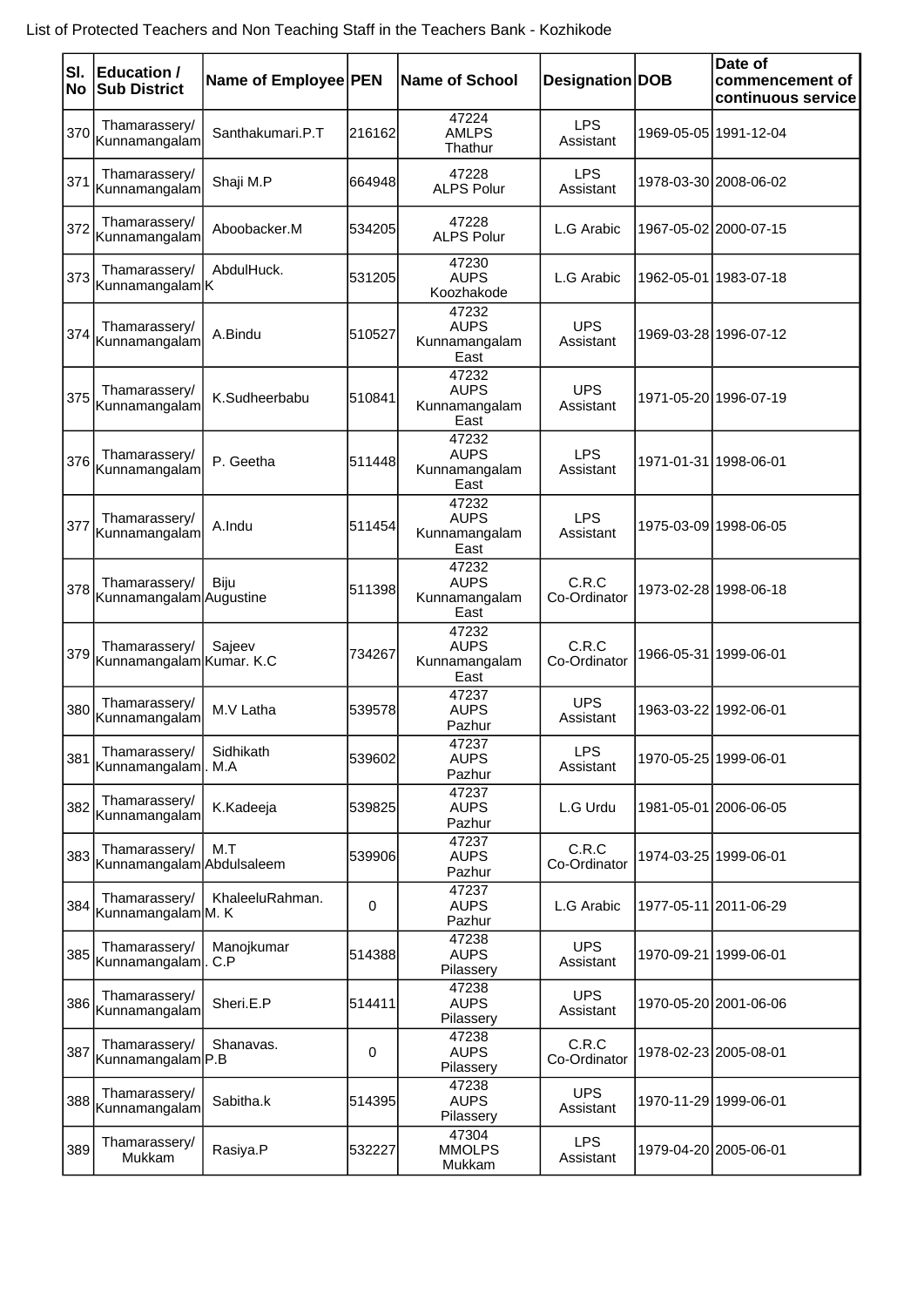| SI.<br><b>No</b> | <b>Education /</b><br><b>Sub District</b> | Name of Employee PEN       |        | <b>Name of School</b>                             | Designation DOB         | Date of<br>commencement of<br>continuous service |
|------------------|-------------------------------------------|----------------------------|--------|---------------------------------------------------|-------------------------|--------------------------------------------------|
| 390              | Thamarassery/<br>Mukkam                   | Salmabi.M                  | 668399 | 47304<br><b>MMOLPS</b><br>Mukkam                  | <b>LPS</b><br>Assistant | 1977-08-01 2006-01-07                            |
| 391              | Thamarassery/<br>Mukkam                   | Sankaran<br>Namboodiri.V.P | 534574 | 47347<br><b>AUPS</b><br>Pannicode                 | L.G Hindi               | 1962-04-05 1993-06-07                            |
| 392              | Thamarassery/<br>Thamarassery             | Manjula<br>Vellachery      | 544607 | 47402<br><b>MMALPS</b><br><b>KEDAVOOR</b>         | <b>LPS</b><br>Assistant | 1975-04-24 2003-11-27                            |
| 393              | Thamarassery/<br>Thamarassery             | Naseema<br>P.K             | 544597 | 47402<br><b>MMALPS</b><br><b>KEDAVOOR</b>         | <b>LPS</b><br>Assistant | 1974-05-30 2004-06-10                            |
| 394              | Thamarassery/<br>Thamarassery             | Shibitha<br>IE.D           | 544726 | 47402<br><b>MMALPS</b><br><b>KEDAVOOR</b>         | <b>LPS</b><br>Assistant | 1977-03-16 2006-06-21                            |
| 395              | Thamarassery/<br>Thamarassery             | Muhammad<br>Siraj<br>P.H   | 682177 | 47402<br><b>MMALPS</b><br><b>KEDAVOOR</b>         | L.G Arabic              | 1979-05-25 2011-07-22                            |
| 396              | Thamarassery/<br>Thamarassery             | Haseena<br>ΙM              | 544775 | 47406<br><b>ALPS</b><br>PALLIPPURAM               | <b>LPS</b><br>Assistant | 1980-05-25 2003-01-01                            |
| 397              | Thamarassery/<br>Thamarassery             | Jithin P                   | 544821 | 47406<br><b>ALPS</b><br>PALLIPPURAM               | <b>LPS</b><br>Assistant | 1988-07-21 2009-06-01                            |
| 398              | Thamarassery/<br>Koduvally                | Sajeevan A<br>P            | 734422 | 47431<br><b>AMLPS</b><br>KIZHAKKOTH<br><b>NEW</b> | <b>LPS</b><br>Assistant | 1962-05-28 1999-06-01                            |
| 399              | Thamarassery/<br>Thamarassery             | Reena P.<br>ΙK             | 524815 | 47469<br><b>AMUPS</b><br><b>ANDONA</b>            | <b>UPS</b><br>Assistant | 1969-11-15 2003-06-02                            |
| 400              | Thamarassery/<br>Thamarassery             | Devayani<br>V.T            | 524869 | 47469<br>AMUPS<br><b>ANDONA</b>                   | <b>UPS</b><br>Assistant | 1971-05-30 2005-06-01                            |
| 401              | Thamarassery/<br>Thamarassery             | Shiji K                    | 0      | 47469<br><b>AMUPS</b><br><b>ANDONA</b>            | C.R.C<br>Co-Ordinator   | 1976-05-25 2007-06-01                            |
| 402              | Thamarassery/<br>Koduvally                | Lekha A P                  | 675235 | 47476<br><b>AUPS</b><br>PUNNASSERY                | <b>UPS</b><br>Assistant | 1979-05-18 2003-06-02                            |
| 403              | Thamarassery/<br>Koduvally                | Muhammed<br>Rasheed V<br>Κ | 548639 | 47476<br><b>AUPS</b><br>PUNNASSERY                | <b>UPS</b><br>Assistant | 1975-04-15 2002-06-05                            |
| 404              | Thamarassery/<br>Koduvally                | Rijas E P                  | 548651 | 47476<br><b>AUPS</b><br>PUNNASSERY                | L.G Hindi               | 1982-05-04 2004-06-02                            |
| 405              | Thamarassery/<br>Koduvally                | Abdul<br>Rasheed P         | 734314 | 47477<br><b>AUPS</b><br>NARIKKUNI                 | L.G Hindi               | 1983-01-02 2007-06-11                            |
| 406              | Thamarassery/<br>Koduvally                | Latha P                    | 734337 | 47477<br><b>AUPS</b><br>NARIKKUNI                 | <b>UPS</b><br>Assistant | 1971-05-22 2004-06-02                            |
| 407              | Thamarassery/<br>Koduvally                | Sajitha<br>Kumari TV       | 734318 | 47477<br><b>AUPS</b><br>NARIKKUNI                 | <b>UPS</b><br>Assistant | 1969-05-20 2004-06-02                            |
| 408              | Thamarassery/<br>Koduvally                | Shabitha U                 | 734316 | 47477<br><b>AUPS</b><br>NARIKKUNI                 | <b>LPS</b><br>Assistant | 1982-09-22 2005-06-08                            |
| 409              | Thamarassery/<br>Koduvally                | Abdurahiman<br>O           | 546054 | 47477<br><b>AUPS</b><br><b>NARIKKUNI</b>          | L.G Urdu                | 1963-05-02 2000-06-05                            |
| 410              | Thamarassery/<br>Koduvally                | Komalavally<br>U K         | 546061 | 47477<br><b>AUPS</b><br><b>NARIKKUNI</b>          | <b>LPS</b><br>Assistant | 1961-05-20 1991-07-12                            |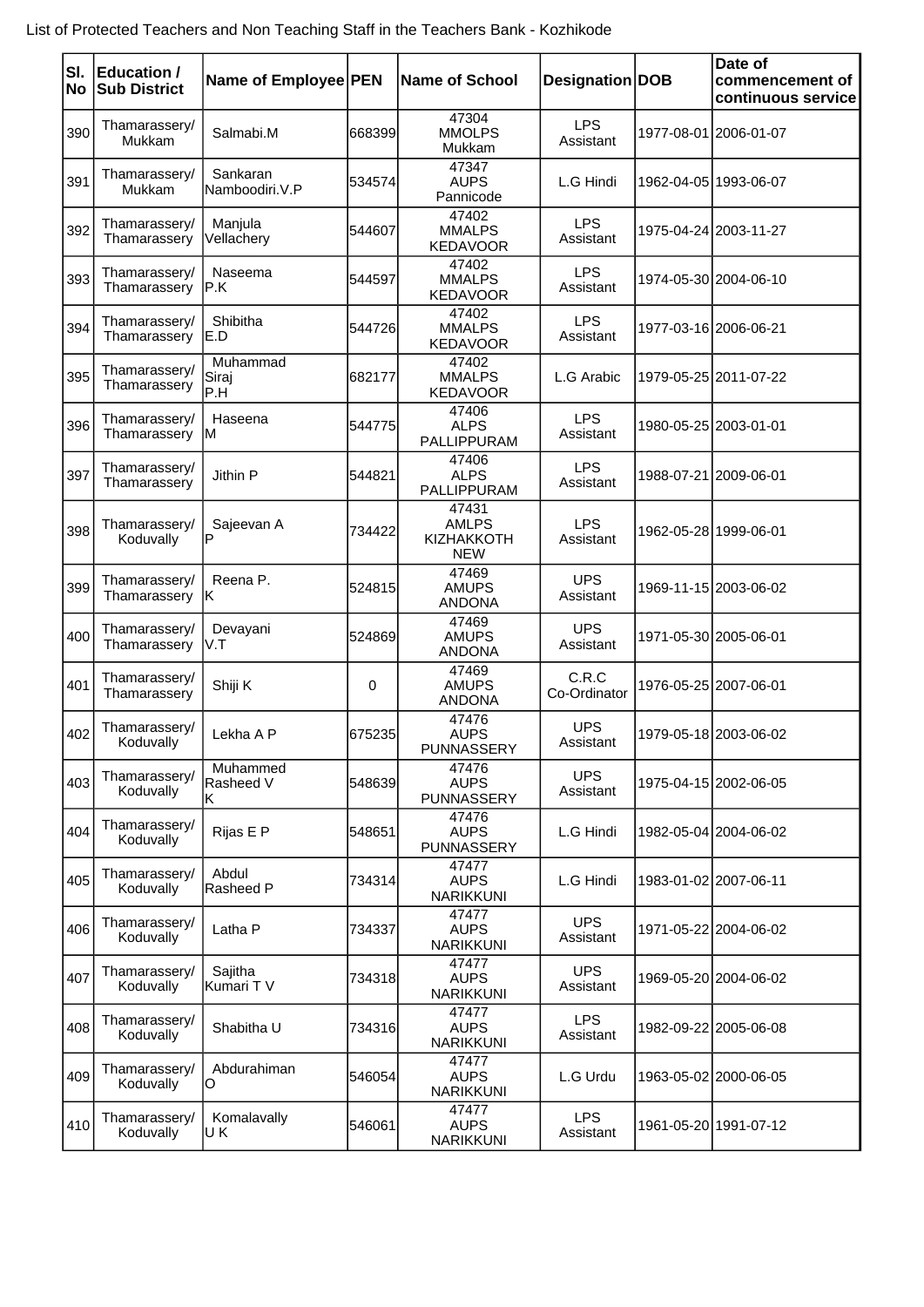| SI.<br>No | <b>Education /</b><br><b>Sub District</b> | Name of Employee PEN   |        | <b>Name of School</b>                                        | Designation DOB         | Date of<br>commencement of<br>continuous service |
|-----------|-------------------------------------------|------------------------|--------|--------------------------------------------------------------|-------------------------|--------------------------------------------------|
| 411       | Thamarassery/<br><b>Balussery</b>         | Sathi.P.E              | 530470 | 47534<br><b>AMLPS</b><br><b>KARIMALA</b>                     | <b>LPS</b><br>Assistant | 1971-01-12 2003-09-01                            |
| 412       | Thamarassery/<br><b>Balussery</b>         | Fousiya.E.K            | 559585 | 47541<br><b>ALPS</b><br>PUTHURVATTOM<br><b>NEW</b>           | L.G Arabic<br>(PT)      | 1964-05-27 1997-06-02                            |
| 413       | Thamarassery/<br>Balussery                | abdul<br><b>Hakkim</b> | 538585 | 47544<br><b>ALPS</b><br><b>NIRMALLUR</b><br><b>EAST</b>      | L.G Arabic<br>(PT)      | 1975-09-25 2000-02-01                            |
| 414       | Thamarassery/<br><b>Balussery</b>         | Geetha.K.P             | 547150 | 47546<br><b>NMMAUPS</b><br><b>NARATH</b>                     | <b>UPS</b><br>Assistant | 1964-05-30 1989-06-02                            |
| 415       | Thamarassery/<br>Balussery                | Manjula.K              | 547223 | 47546<br><b>NMMAUPS</b><br><b>NARATH</b>                     | <b>LPS</b><br>Assistant | 1969-05-30 1991-07-15                            |
| 416       | Thamarassery/<br>Balussery                | <b>Bindu</b><br>Ramath | 547591 | 47546<br><b>NMMAUPS</b><br><b>NARATH</b>                     | <b>LPS</b><br>Assistant | 1970-05-31 1992-06-01                            |
| 417       | Thamarassery/<br><b>Balussery</b>         | Jayasree.E             | 548121 | 47546<br><b>NMMAUPS</b><br><b>NARATH</b>                     | <b>LPS</b><br>Assistant | 1971-05-31 1993-12-01                            |
| 418       | Thamarassery/<br><b>Balussery</b>         | Sheeba.P.K             | 548161 | 47546<br><b>NMMAUPS</b><br><b>NARATH</b>                     | <b>LPS</b><br>Assistant | 1970-05-04 1995-06-05                            |
| 419       | Thamarassery/<br><b>Balussery</b>         | Surendran.C            | 547238 | 47546<br><b>NMMAUPS</b><br><b>NARATH</b>                     | L.G Hindi<br>(PT)       | 1967-05-15 1993-07-30                            |
| 420       | Thamarassery/<br>Balussery                | Suhara.P.P             | 547691 | 47546<br><b>NMMAUPS</b><br><b>NARATH</b>                     | <b>LPS</b><br>Assistant | 1973-04-01 1994-06-06                            |
| 421       | Thamarassery/<br>Balussery                | Niji.K                 | 514091 | 47548<br><b>CCUPS</b><br><b>IYYAD</b>                        | <b>UPS</b><br>Assistant | 1981-05-30 2009-06-01                            |
| 422       | Thamarassery/<br><b>Balussery</b>         | Ismail.R.K             | 514104 | 47548<br><b>CCUPS</b><br><b>IYYAD</b>                        | L.G Arabic              | 1967-05-31 1992-07-15                            |
| 423       | Thamarassery/<br>Balussery                | Jyothi<br>Bhaskar      | 730278 | 47554<br><b>AUPS</b><br><b>DESASEVA</b><br><b>KURUMPOYIL</b> | C.R.C<br>Co-Ordinator   | 1978-05-31 2005-06-01                            |
| 424       | Thamarassery/<br><b>Balussery</b>         | Prajula.P.T            | 734221 | 47554<br><b>AUPS</b><br><b>DESASEVA</b><br><b>KURUMPOYIL</b> | C.R.C<br>Co-Ordinator   | 1978-02-03 2006-06-05                            |
| 425       | Thamarassery/<br><b>Balussery</b>         | Arkkaja.N              | 551871 | 47556<br><b>AUPS</b><br>PANANGAD<br><b>NORTH</b>             | <b>UPS</b><br>Assistant | 1969-06-02 2006-06-06                            |
| 426       | Thamarassery/<br><b>Balussery</b>         | Sheena.T.S             | 676288 | 47556<br><b>AUPS</b><br>PANANGAD<br><b>NORTH</b>             | <b>UPS</b><br>Assistant | 1979-05-30 2011-06-01                            |
| 427       | Thamarassery/<br><b>Balussery</b>         | Subadra.M              | 792574 | 47557<br><b>AUPS</b><br>PANANGAD<br><b>SOUTH</b>             | C.R.C<br>Co-Ordinator   | 1969-05-30 1998-06-01                            |
| 428       | Thamarassery/<br><b>Balussery</b>         | Chithra.C.T            | 545948 | 47559<br><b>AUPS</b><br>KARUNARAM                            | <b>LPS</b><br>Assistant | 1986-05-04 2007-10-25                            |
| 429       | Thamarassery/<br>Balussery                | Indira.P               | 730292 | 47561<br><b>AUPS</b><br>NANMINDA                             | C.R.C<br>Co-Ordinator   | 1966-02-23 2001-06-08                            |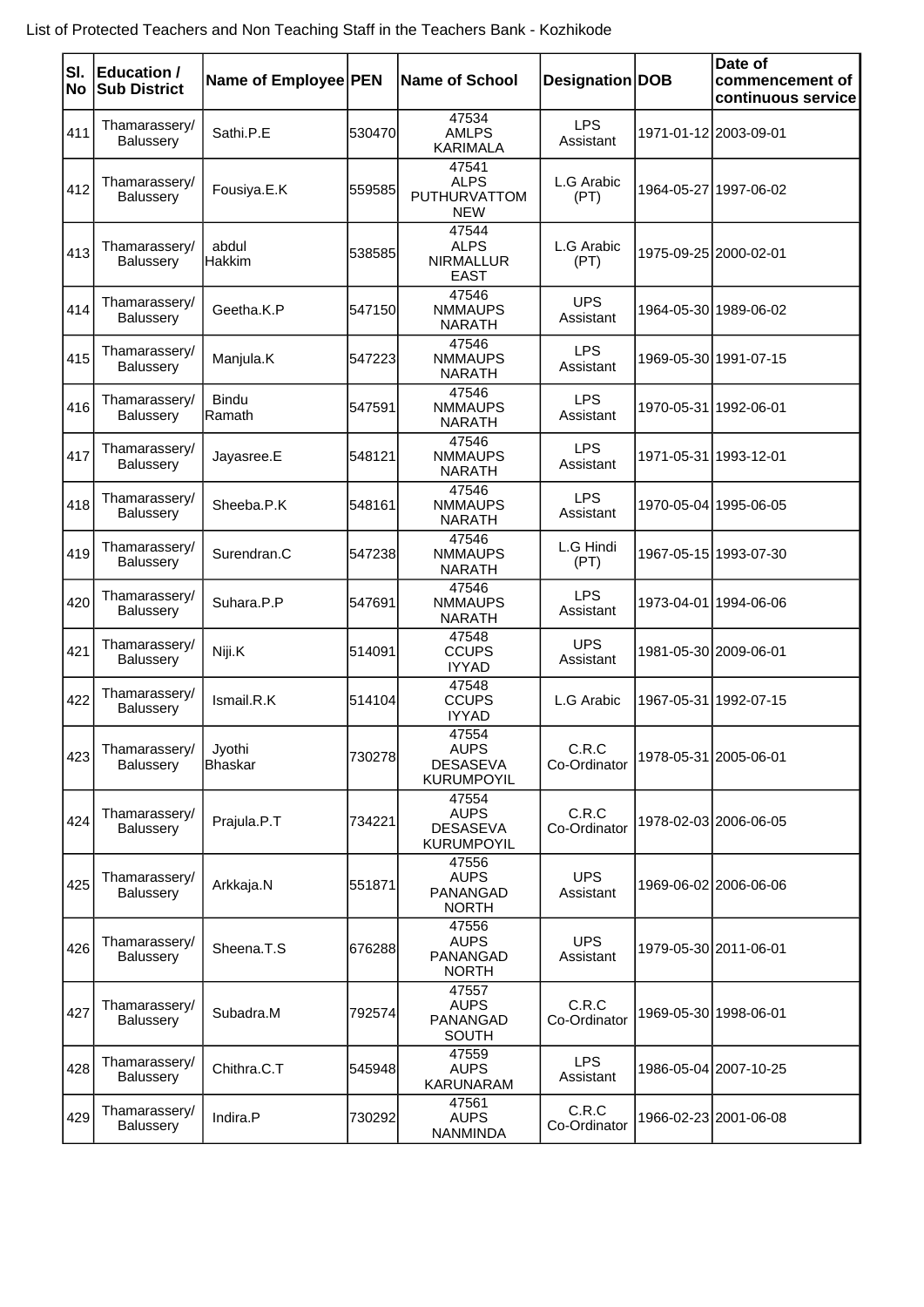| SI.<br>No | <b>Education /</b><br><b>Sub District</b> | Name of Employee PEN |        | <b>Name of School</b>                                                        | Designation DOB                                        | Date of<br>commencement of<br>continuous service |
|-----------|-------------------------------------------|----------------------|--------|------------------------------------------------------------------------------|--------------------------------------------------------|--------------------------------------------------|
| 430       | Thamarassery/<br><b>Balussery</b>         | Mansoor<br>Ali.K     | 730295 | 47561<br><b>AUPS</b><br><b>NANMINDA</b>                                      | <b>UPS</b><br>Assistant                                | 1969-06-01 2001-06-06                            |
| 431       | Thamarassery/<br><b>Balussery</b>         | Muhammed<br>Salih.C  | 163220 | 47561<br><b>AUPS</b><br><b>NANMINDA</b>                                      | L.G Arabic<br>(PT)                                     | 1971-06-01 1995-06-05                            |
| 432       | Thamarassery/<br>Balussery                | Ramachandran.O       | 734073 | 47564<br><b>AUPS</b><br>NADUVALLUR                                           | C.R.C<br>Co-Ordinator                                  | 1964-05-20 1996-06-03                            |
| 433       | Thamarassery/<br><b>Balussery</b>         | Lubna.N.M            | 658455 | 47564<br><b>AUPS</b><br>NADUVALLUR                                           | L.G Arabic<br>(PT)                                     | 1987-05-01 2010-06-01                            |
| 434       | Thamarassery/<br><b>Balussery</b>         | Shareefa.P.T         | 552644 | 47568<br><b>AUPS</b><br><b>BALUSSERY</b>                                     | L.G Arabic<br>(PT)                                     | 1963-05-23 1983-07-15                            |
| 435       | Thamarassery/<br><b>Balussery</b>         | Preethy.K            | 511435 | 47572<br><b>PTMUPS</b><br><b>PALLIYOTH</b>                                   | L.G<br>Sanskrit                                        | 1979-03-26 2009-06-01                            |
| 436       | Thamarassery/<br>Perambra                 | Pushpa G.N           | 566745 | 47604<br><b>KALLODE</b><br><b>ALPS</b>                                       | C.R.C<br>Co-Ordinator                                  | 1968-05-31 2003-06-02                            |
| 437       | Thamarassery/<br>Perambra                 | Suthina R            | 736096 | 47604<br><b>KALLODE</b><br><b>ALPS</b>                                       | <b>LPS</b><br>Assistant                                | 1974-10-24 2003-06-02                            |
| 438       | Thamarassery/<br>Perambra                 | Laljith<br>k.v       | 539498 | 47606<br>KIZHINHANIAM<br><b>ALPS</b>                                         | <b>LPS</b><br>Assistant                                | 1981-05-30 2008-06-02                            |
| 439       | Thamarassery/<br>Perambra                 | Abdurahiman<br>R     | 545210 | 47620<br><b>ALPS</b><br><b>CHENOLI</b>                                       | L.G Arabic                                             | 1963-07-30 1982-07-19                            |
| 440       | Thamarassery/<br>Perambra                 | Ganesh N.K           | 736094 | 47636<br><b>POONATH</b><br><b>MCLPS</b>                                      | C.R.C<br>Co-Ordinator                                  | 1971-05-27 2005-06-01                            |
| 441       | Thamarassery/<br>Perambra                 | Fareed.K,K           | 736100 | 47642<br>MANNANKAV<br><b>ALPS</b>                                            | C.R.C<br>Co-Ordinator                                  | 1977-11-13 1999-07-26                            |
| 442       | Thamarassery/<br>Perambra                 | Surendran<br>K.K     | 683566 | 47649<br><b>NADUVANNUR</b><br><b>SOUTH</b><br><b>AMUPS</b>                   | Physical<br>Education<br>Teacher<br>(U.P –<br>Package) | 1967-05-08 2005-07-28                            |
| 443       | Thamarassery/<br>Perambra                 | Manoj<br>kumar       | 710533 | 47653<br><b>KOTTUR</b><br><b>AUPS</b>                                        | Physical<br>Education<br>Teacher<br>(U.P –<br>Package) | 1967-05-03 2005-08-08                            |
| 444       | Thamarassery/<br>Perambra                 | Jayan M              | 662573 | 47656<br><b>POONATH</b><br><b>NELLISSERY</b><br><b>AUPS</b>                  | Craft<br>Teacher<br>(U.P –<br>Package)                 | 1967-05-25 1992-06-01                            |
| 445       | Thamarassery/<br>Perambra                 | Sudhavathi<br>C.N    | 704930 | 47659<br><b>PERAMBRA</b><br><b>WEST AUPS</b>                                 | Craft<br>Teacher<br>(U.P –<br>Package)                 | 1965-05-30 1992-06-01                            |
| 446       | Thamarassery/<br>Perambra                 | Sasi C.K             | 573397 | 47662<br><b>AUPS</b><br><b>VELLIYOOR</b>                                     | L.G Hindi                                              | 1968-05-05 1995-09-12                            |
| 447       | Thamarassery/<br>Perambra                 | Pradeepkumar<br>E.K  |        | 47671<br>$\approx 565368$ NARAYANAVILASAM<br><b>AUPS</b><br><b>ERAVATTUR</b> | <b>UPS</b><br>Assistant                                | 1970-11-05 2005-06-01                            |
| 448       | Thamarassery/<br>Perambra                 | Ajith<br>Kumar P.D   | 710883 | 47672<br><b>BRINDAVANAM</b><br><b>AUPS</b><br><b>MENHANNIAM</b>              | Physical<br>Education<br>Teacher<br>(U.P –<br>Package) | 1971-05-22 1995-06-29                            |